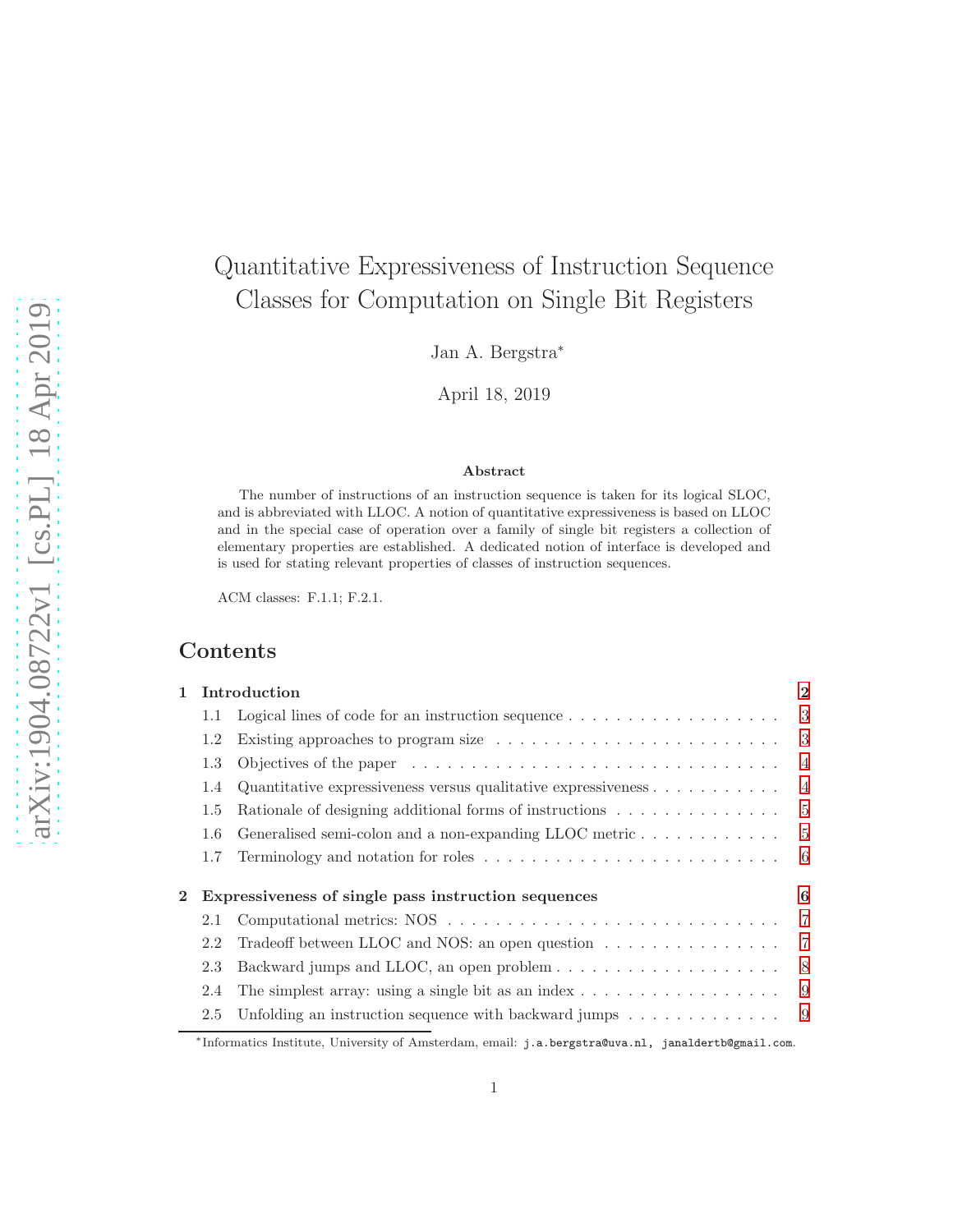| 3              |            | Proper subclasses of single pass instruction sequences                                                 | 10            |  |  |
|----------------|------------|--------------------------------------------------------------------------------------------------------|---------------|--|--|
|                | 3.1        | Single visit single pass instruction sequences $\dots \dots \dots \dots \dots \dots \dots$             | <sup>10</sup> |  |  |
|                | 3.2        | Single pass instruction sequences with bounded jumps $\dots \dots \dots \dots$                         | 11            |  |  |
| $\overline{4}$ |            | <b>Interfaces</b>                                                                                      | 12            |  |  |
|                | 4.1        |                                                                                                        | 13            |  |  |
|                | 4.2        | Method interface of a single bit register service kernel                                               | 13            |  |  |
|                | 4.3        | Focus kernel linking and service family composition                                                    | 13            |  |  |
|                | 4.4        |                                                                                                        | 14            |  |  |
|                | 4.5        |                                                                                                        | -14           |  |  |
| 5              |            | Interfaces as constraints on instruction sequences                                                     | 15            |  |  |
|                | 5.1        | Alternative initialisation of output registers $\dots \dots \dots \dots \dots \dots \dots$             | -15           |  |  |
|                | 5.2        |                                                                                                        | 15            |  |  |
|                | 5.3        |                                                                                                        | 17            |  |  |
|                | 5.4        | Proving the expressive power of large jumps $\dots \dots \dots \dots \dots \dots \dots \dots \dots$ 18 |               |  |  |
| 6              |            | Addition of natural numbers                                                                            | 19            |  |  |
|                | 6.1        |                                                                                                        | <b>20</b>     |  |  |
|                | 6.2        |                                                                                                        | 20            |  |  |
|                | References |                                                                                                        |               |  |  |

# <span id="page-1-0"></span>1 Introduction

This paper makes use of the theory and notation regarding instruction sequences for operation on Boolean registers as surveyed in [\[11\]](#page-20-0) for the special case of operations on Boolean registers thereby following the notation of [\[9\]](#page-20-1) and simplifying the general presentation of [\[3\]](#page-20-2) and [\[12\]](#page-20-3).

Existing notations and results regarding instruction sequences will be used mostly without further reference or technical introduction because such expositions having amply been published. We mention  $[2, 3, 4, 6, 7, 9]$  $[2, 3, 4, 6, 7, 9]$  $[2, 3, 4, 6, 7, 9]$  $[2, 3, 4, 6, 7, 9]$  $[2, 3, 4, 6, 7, 9]$  $[2, 3, 4, 6, 7, 9]$  and  $[11]$ , and further references listed in these papers. For the following notions, terms and phrases, we refer to the papers just mentioned and the references contained in those: basic instruction ( $a \in A$ ), focus, method, focus method notation for basic instructions ( $a = f \cdot m$  with focus f and method m), yield (also called reply) of a basic instruction(a), positive test instruction  $(+a)$ , negative test instruction  $(-a)$ , termination instruction (!), (forward) jump instruction ( $\#k$ ), backward jump instruction ( $\setminus \#k$ ), in direct jump instruction, finite PGA instruction sequence, (alternatively: single pass instruction sequence or PGA instruction sequence without iteration), PGLB program (PGA instruction sequence with with backward jumps instead of iteration), generalised semi-colon (text sequential composition), thread, terminated thread (stopped thread  $S$ ), diverging thread  $(D)$ , thread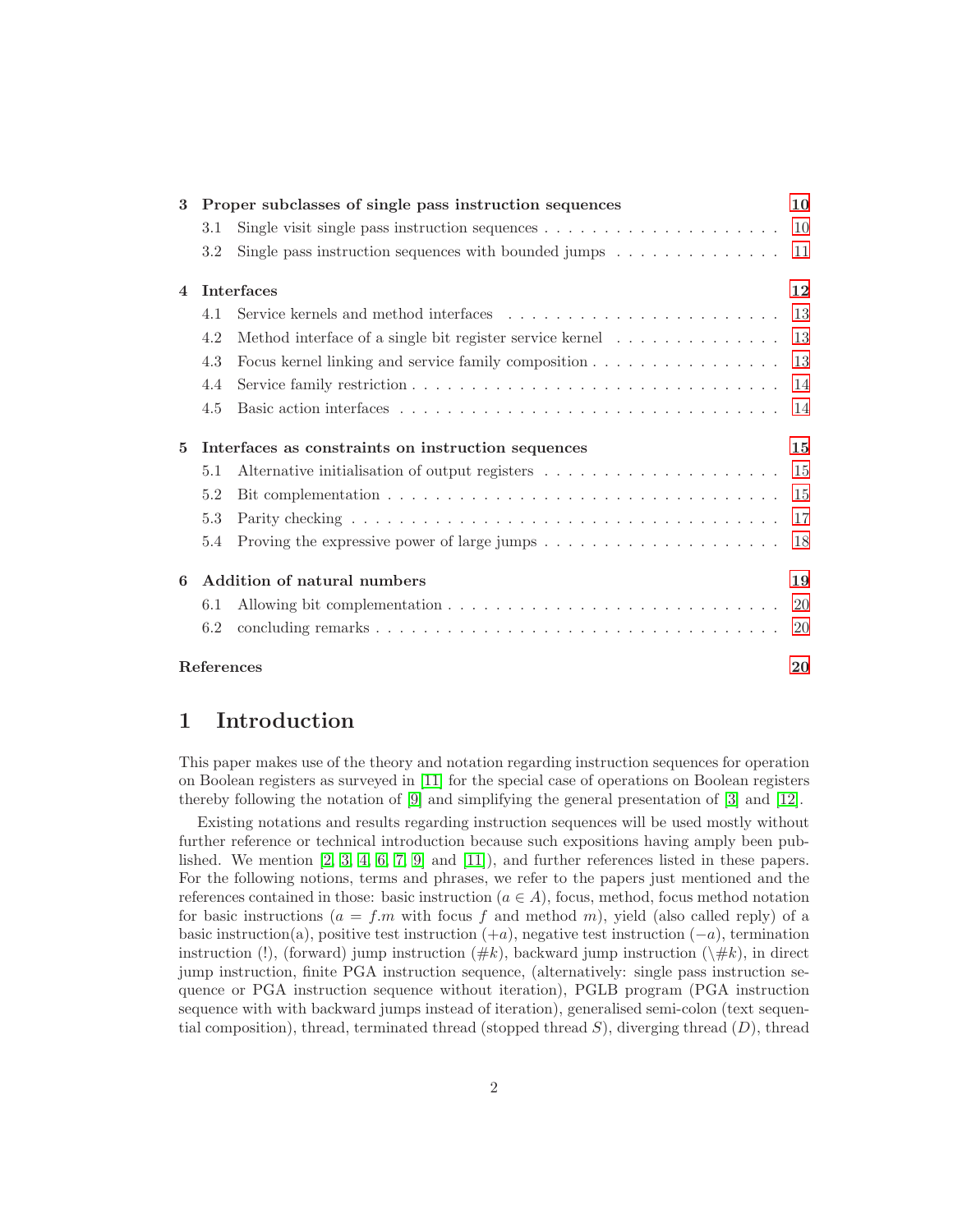extraction from an instruction sequence  $(|X|$  for an instruction sequence X), service, service family, empty service family, service family composition operator, service family algebra, apply operator (− $\bullet$  –), the method interface  $M_{16}$  consisting of 16 methods of the form  $y/e$  for Boolean registers with  $y, e \in \{0, 1, i, c\}$  (y for yield, e for effect).

#### <span id="page-2-0"></span>1.1 Logical lines of code for an instruction sequence

Because the identification of Booleans and bits may lead to confusion Boolean registers will be referred to as single bit registers below.

The number of instructions of an instruction sequence is referred to as its length in e.g. [\[7,](#page-20-7) [8\]](#page-20-8). However, in order to develop a terminology which is more similar to the classical notion of LOC (lines of code, also referred to as SLOC for source lines of code) we will make use of the following terminology:

<span id="page-2-2"></span>**Definition 1.1.** LLOC (logical lines of code): for an instruction sequence  $X$ , written in any PGA-style instruction sequence notation,  $LLOC(X)$  denotes the number of instructions of X.

Conventions for the notation of instructions are such that  $LLOC(X)$  equals the number of semi-colons in  $X$  plus one.

Definition 1.2. An instruction sequence has low register indices if for each kind of register the collection of register numbers of registers involved in one or more of its basic instructions constitute an initial segment of the positive natural numbers.

 $LLOC(X)$  is not a precise measure of the size of X in terms of bytes. A reasonable estimate is that for the instruction sequence notations used below, and assuming that the instruction sequence has low register indices, the size of  $X$  as measured in bytes will not exceed say  $200 \cdot \mathsf{LLOC}(X) \cdot 10 \log \mathsf{LLOC}(X)$ .

We refer to [\[19\]](#page-21-0) for an exposition on various forms of LOC and SLOC in software engineering practice. In the setting of PGA style instruction sequences no distinction between a statement and an instruction is made and LLOC according to Definition [1.1](#page-2-2) is a plausible interpretation of logical SLOC which is characterised in [\[19\]](#page-21-0) as a metric, or rather a family of metrics, based on counting the number of statements in a source code. LLOC as in Defnition [1.1](#page-2-2) comes close to the metric used implicitly in [\[16\]](#page-21-1).

## <span id="page-2-1"></span>1.2 Existing approaches to program size

Work on program size has been carried out in the setting of computability theory, for instance [\[14\]](#page-20-9), [\[18\]](#page-21-2), and [\[15\]](#page-21-3) in relation to Kolmogorov complexity. In [\[17\]](#page-21-4) program size is defined as the set of characters of a program and it is related with practical computational tasks, while [\[13\]](#page-20-10) links program size with information theory. Unlike these approaches we use a rather fixed family of program notations, viewing a program as a sequence of instructions. By taking the number of instructions as a metric full precision is obtained while at the same time abstraction from the ad hoc syntax of instructions is achieved.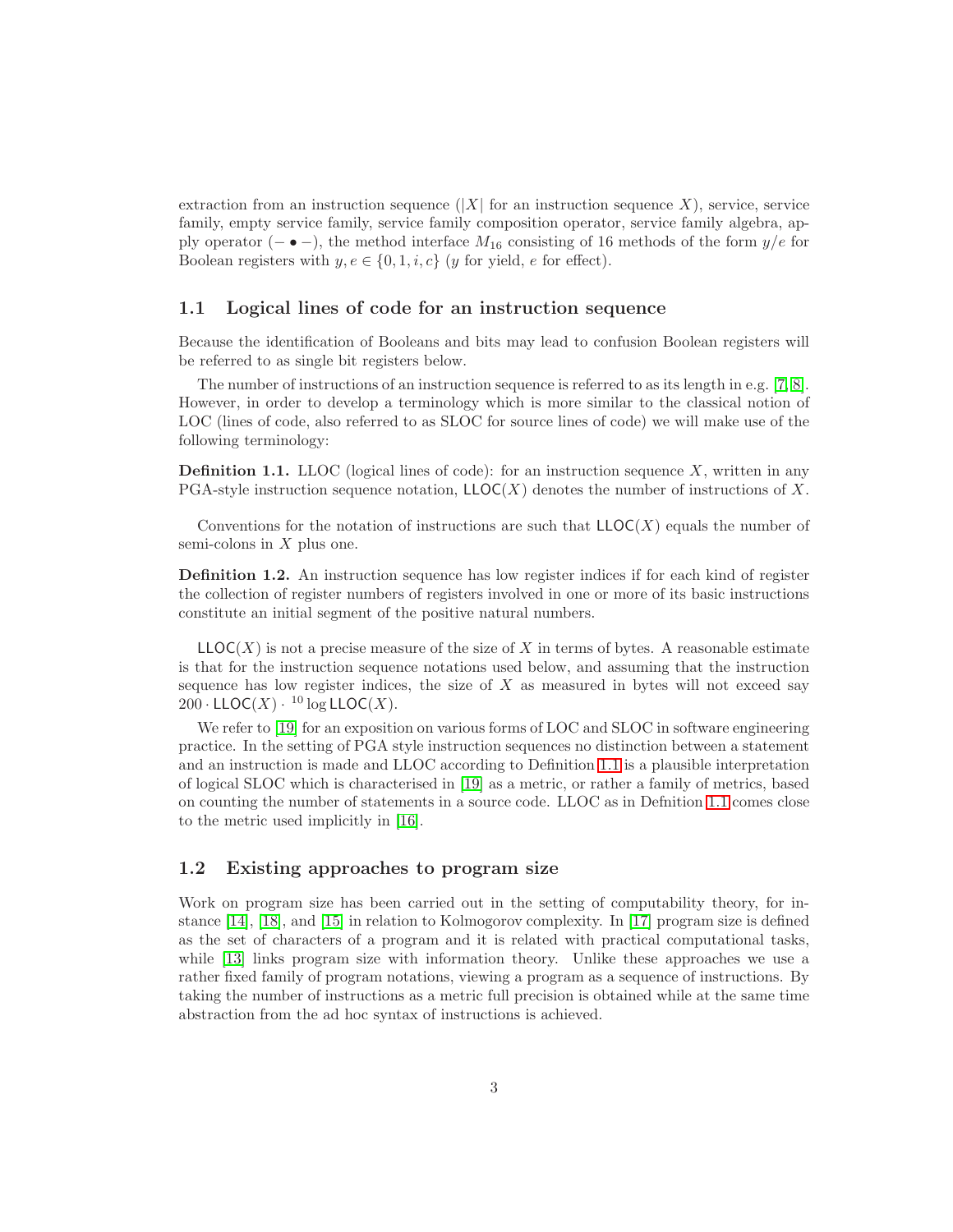#### <span id="page-3-0"></span>1.3 Objectives of the paper

The objective of this paper is to describe some elementary quantitative observations pertaining to instruction sequences and LLOC metric under the simplifying assumption that basic actions operate on a family of single bit registers, which arguably are the simplest conceivable datastructures. We will assume that the semantics of an instruction sequence, i.e. what it computes, is a partial function from tuples of bits to tuples of bits, thereby excluding instruction sequences meant for computing interactive systems.

We will demonstrate that for very simple tasks determination of the lowest LLOC of an implementation for that task is possible, and we will show by means of examples that theoretical work on LLOC minimisation is greatly facilitated by being explicit about the precise method interfaces of various single bit registers. For each bit there are  $2^{16}$  possible interfaces and therefore when designing an instruction sequence for a task  $F$  involving  $n$  input registers, and  $m$  output registers, while allowing the use of an arbitrary number of auxiliary registers, each with the same method interface, a total of  $2^{16\cdot n \cdot m}$  different combinations of method interfaces each constitute potentially different versions of the problem to implement  $F$  and to do so with a minimal (or relatively small) LLOC count. Many questions are stated and left unanswered.

A single bit register is a service (program algebra terminology for a system component able to execute the actions of an instruction sequence) which is accessed by a calling instruction via its focus. A focus plays the role of the name of a service, and at the same time it is informative about the role of the service. Below we will mainly consider the following foci: *in:i* and  $out0:i$ for  $i \in \mathbb{N}$ . The inputs for a computation are placed in the registers *in:i* (so-called input registers), the outputs of a computation are found in the registers  $out0:i$  (0 initialised output registers). At the end of a computation the final value of the input registers is forgotten. The focus prefixes in and out<sub>0</sub>, are referred to as register roles. Other register roles exist, for instance *out*1 for output registers which have have initial value  $1$ , *inout* for a register which serves both as an input and as an output,  $aux0$  for an auxiliary register with initial value 0, and aux1 for an auxiliary register with initial value 1.

#### <span id="page-3-1"></span>1.4 Quantitative expressiveness versus qualitative expressiveness

Expressiveness of a formalism for denoting instruction sequences may be measured in many ways. We will mainly consider the following idea: given a task, computing a total or partial function F of type  $\mathbb{B}^n \to \mathbb{B}^m$  we are interested in the shortest instruction sequence(s), taken from some class  $K$  of instruction sequences, that is instruction sequences with a minimal number of instructions, which compute F. Clearly if  $K_1 \subseteq K_2$  are two classes of instruction sequences then  $K_2$  may be considered more expressive (more expressive w.r.t. LLOC) than  $K_1$  if for some task F all instruction sequences in  $K_1$  that compute F are longer than n with n the minimal LLOC for an instruction sequence in  $K_2$  that implements task F.

**Definition 1.3.** Let  $K_1 \subseteq K_2$  be classes of instruction sequences.  $K_2$  is more expressive (more expressive w.r.t. LLOC) than  $K_1$  if for some task F there is an instruction sequence  $X \in K_2$  which computes F while there is no instruction sequence  $Y \in K_1$  which also computes F such that  $\mathsf{LLOC}(Y) \leq \mathsf{LLOC}(X)$ .

In some cases the smaller class of instruction sequences does not provide any implementation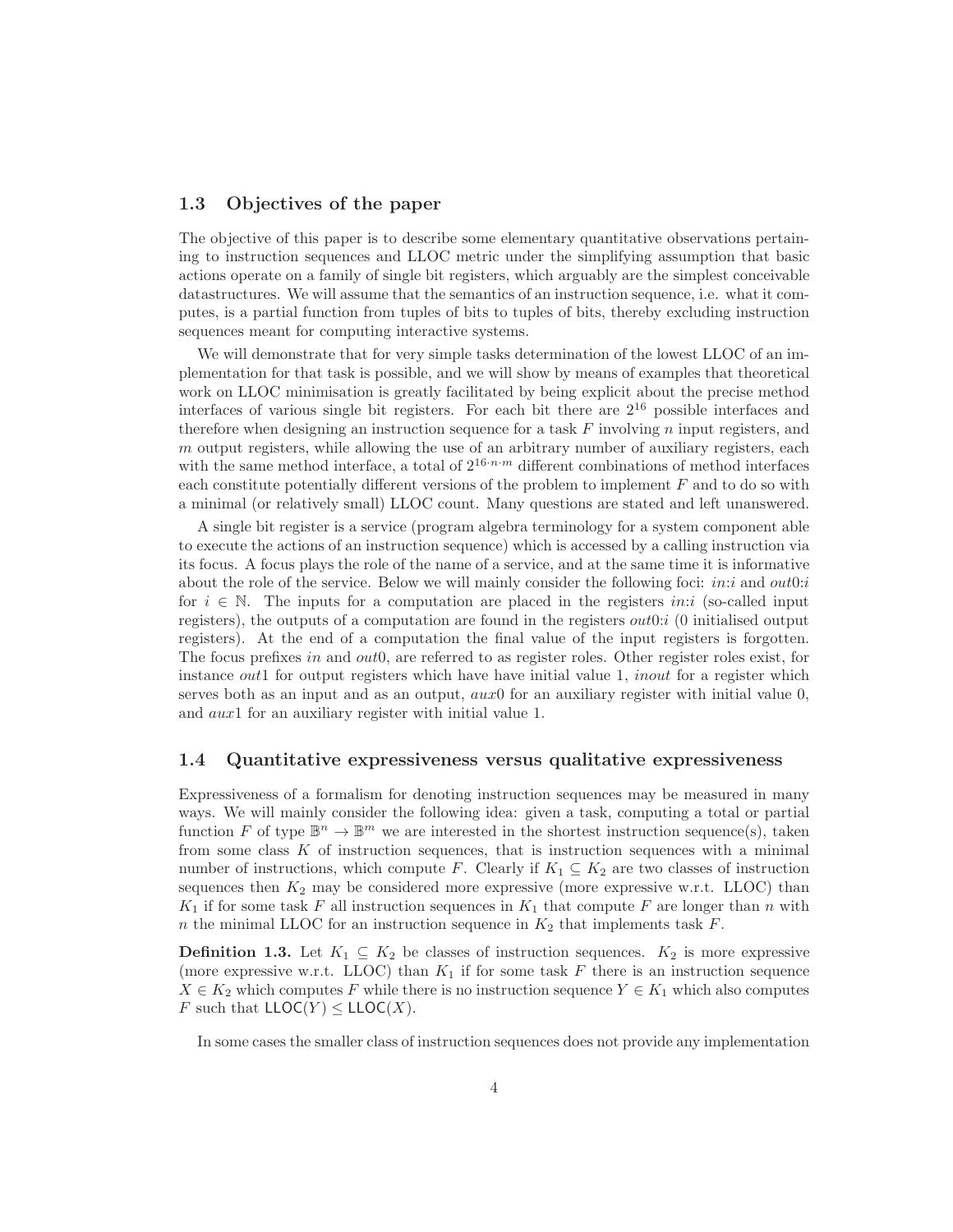for a task which is implementable with the larger class. Then I will speak of differentiation of qualitative expressiveness.

**Definition 1.4.** Let  $K_1 \subseteq K_2$  be classes of instruction sequences.  $K_2$  is qualitatively more expressive than  $K_1$  if for some task F there is an instruction sequence  $X \in K_2$  which computes F while there is no instruction sequence  $Y \in K_1$  which also computes F.

### <span id="page-4-0"></span>1.5 Rationale of designing additional forms of instructions

Below several types of instructions outside the core syntax of PGA will be discussed: instructions for structured programming, backward jumps, indirect jumps, and generalised semi-colon instructions. These constitute merely a fraction of the options for extension of the syntax of instruction sequences that have been explored in recent years.

We will assume that that the rationale of the introduction of additional kinds of instructions is to achieve one or more of of four potential advantages, upon making use of the "new" instructions:

- Fewer instructions. Some tasks may be implemented with a shorter instruction sequence, that is with fewer instructions. (This criterion when applied in practice amounts to the optimisation of program size or achieving good code compactness.)
- Fewer steps. A given task may be implemented by an instruction sequence which produces faster runs, i.e. fewer steps are taken till termination, either in the worst case or in average or according to some other efficiency criterion.
- Fewer mistakes. Correct or 'high quality" instruction sequences can be produced either more quickly, or in a more readable form or, in such a manner that some given form of analysis or verification is more easily applied, or can be applied with a higher rate of success.
- Fewer compiler optimisations. A given task may be implemented by an instruction sequence which allows the production of efficient compiled version with fewer optimisation steps.

Below we will focus exclusively on the first two advantages. Undoubtedly the third advantage may become harder to achieve when optimising either code compactness or execution speed or both.

#### <span id="page-4-1"></span>1.6 Generalised semi-colon and a non-expanding LLOC metric

We will make use of generalised semi-colon notation:  $\mathfrak{f}_{k=1}^n(X_k) = X_1; \ldots; X_n$ . In order to apply the LLOC metric the generalised semi-colons must be expanded first.

An alternative presentational metric  $\mathsf{LLOC}_{gsc}$ , called the generalised semi-colon non-expanding LLOC metric, works as follows: (i) for  $X$  not containing any occurrence of the generalised sequential composition construct:  $LLOC_{qsc}(X) = LLOC(X)$ ,  $LLOC_{qsc}(X : Y) = LLOC_{qsc}(X) +$ LLOC<sub>gsc</sub>(Y), and (iii) LLOC<sub>gsc</sub>( $\chi_{k=1}^n(Y_k)$ ) = LLOC(Y<sub>k</sub>) + 2 + [<sup>2</sup>log n]. The idea is to count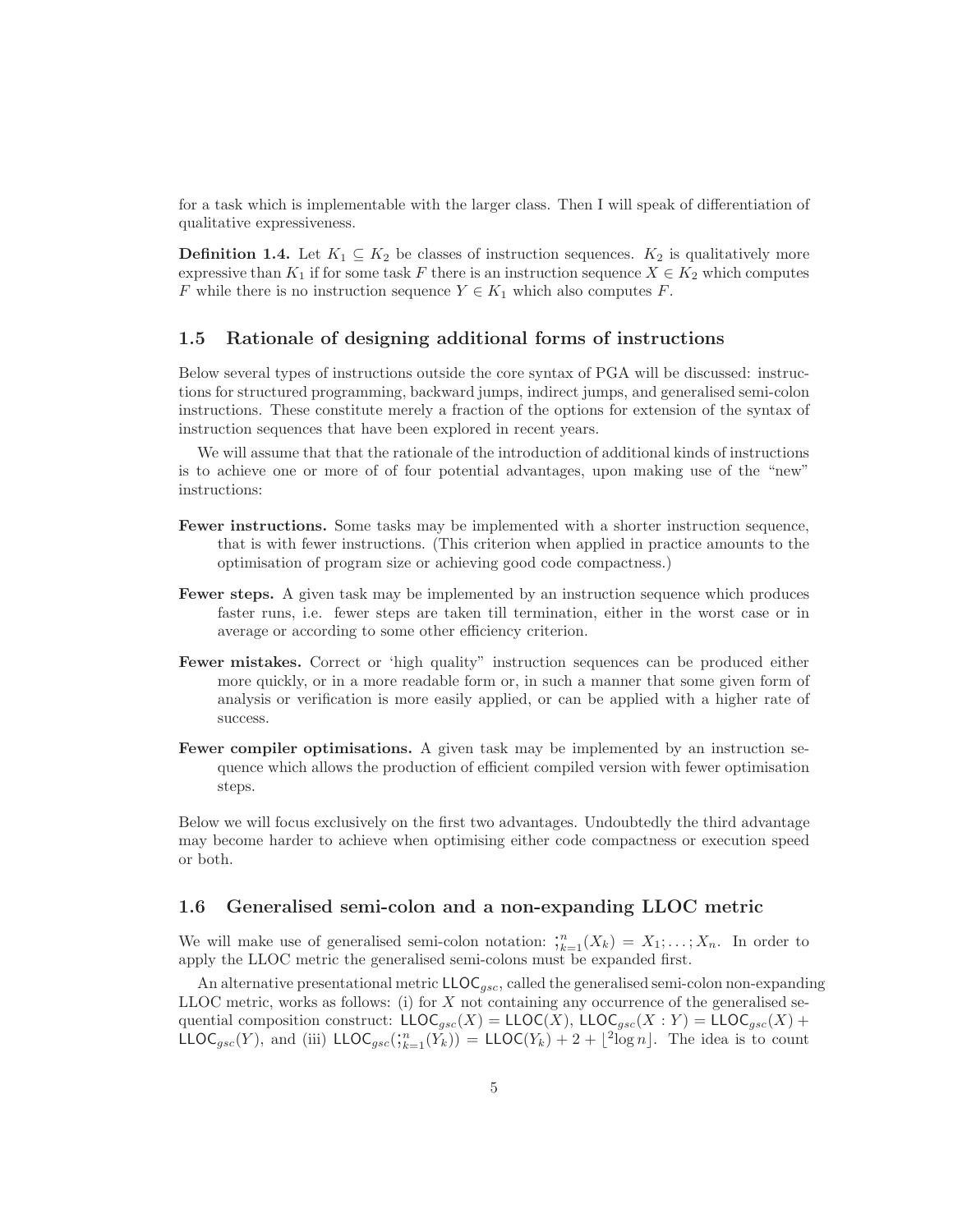$\binom{n}{k=1}$ <sup>"</sup> as well as the corresponding closing bracket ")" as if these were instructions, and to add a logarithmic increment taking account for the size of n.

When writing an instruction sequence the use of generalised semicolon notation may improve readability. It may also be easier to write a compiler for instruction sequence expressions involving generalised semi-colons than for expanded versions thereof.

#### <span id="page-5-0"></span>1.7 Terminology and notation for roles

The strings in, out, inout, and aux serve as role headers which prefix the role base, whereas 0 and 1 are role postfixes which may be appended to the role base. A role comes about given a role base from prefixing the role base with the header and in addition, in case the header is either *outor aux*, postfixing the result with a postfix.

For single bit registers the preferred role base is the empty string and the respective roles are  $in, inout, out0, out1, aux0, aux1.$  Corresponding foci include a further number so that different copies of services for the role at hand can be distinguished. Examples of foci for the various roles for single bit registers are are e.g. in:7, inout:13, out0:3. Below we will introduce instructions with role base  $1D$  for 1 dimensional single bit arrays, and we will use additional role bases a and b (with foci e.g.  $in_a:2m, in_b:5, inout_a:1)$  in order to enhance readability.

# <span id="page-5-1"></span>2 Expressiveness of single pass instruction sequences

All functions from bit vectors of length  $n$  to bit vectors of length  $m$  can be computed without the use of backward jumps, that is without the use of any form of iteration or looping. Propo-sition [2.2](#page-5-2) was shown for  $m = 1$  in taken from [\[7\]](#page-20-7), the extension to  $m > 1$  is straightforward. The following function l will be used.

**Definition 2.1.**  $l: \mathbb{N} \times \mathbb{N} \to \mathbb{N}$  is given by  $l(0, m) = m + 1$ ,  $l(n + 1, m) = 2 \cdot l(n, m) + 2$ .

**Proposition 2.1.**  $l(n, m) = 2^n \cdot (m + 3) - 2$ .

*Proof.* Induction on n. The case  $n = 0$  is immediate. Step:  $l(n + 1, m) = 2 \cdot l(n, m) + 2 =$  $2 \cdot (2^n \cdot (m+3)-2) + 2 = (2^{n+1} \cdot (m+3)-4) + 2 = 2^{n+1} \cdot (m+3)-2.$  $\Box$ 

<span id="page-5-2"></span>**Proposition 2.2.** Let  $n, m \in \mathbb{N}$ , with  $m > 0$ . For each total  $F: \mathbb{B}^n \to \mathbb{B}^m$  there is a finite PGA instruction sequence (i.e. single pass instruction sequence, or instruction sequence without iteration)  $X^F$  with basic instructions of the form  $f.y/e$  with focus  $f \in$  $\{in, 1, \ldots, in:n, out0:1, \ldots, out0:m\}$  and method  $y/e \in M_{16}$  which computes F. Moreover the  $X^F$ 's can be chosen such that  $LLOC(X^F) = l(n, m)$ .

*Proof.* We will use induction on n. If  $n = 0$ , F produces a sequence of constants  $(d_1, \ldots, d_m)$ which is computed by  $X^F = \frac{m}{k+1}(out0:1.1/\overline{d}_k);$  We notice that  $\mathsf{LLOC}(X^F) = m+1 = l(0,m)$ .

Now consider the case  $n+1$ . We split F into  $F_0$  and  $F_1$  such that for all  $\vec{b}$ ,  $F(\vec{b},0) = F_0(\vec{b})$ and  $F(\vec{b}, 1) = F_1(\vec{b})$ . Using the induction hypothesis one may finc  $X_0$  and  $X_1$  with  $l(n, m)$ instructions each and which compute  $F_0$  and  $F_1$  respectively. Now the instruction sequence  $X = \pm in: (n + 1).i/i; \#(l(n) + 1); X_0; X_1$  computes Fand that it  $LLOC(X) = l(n + 1, m)$ .  $\Box$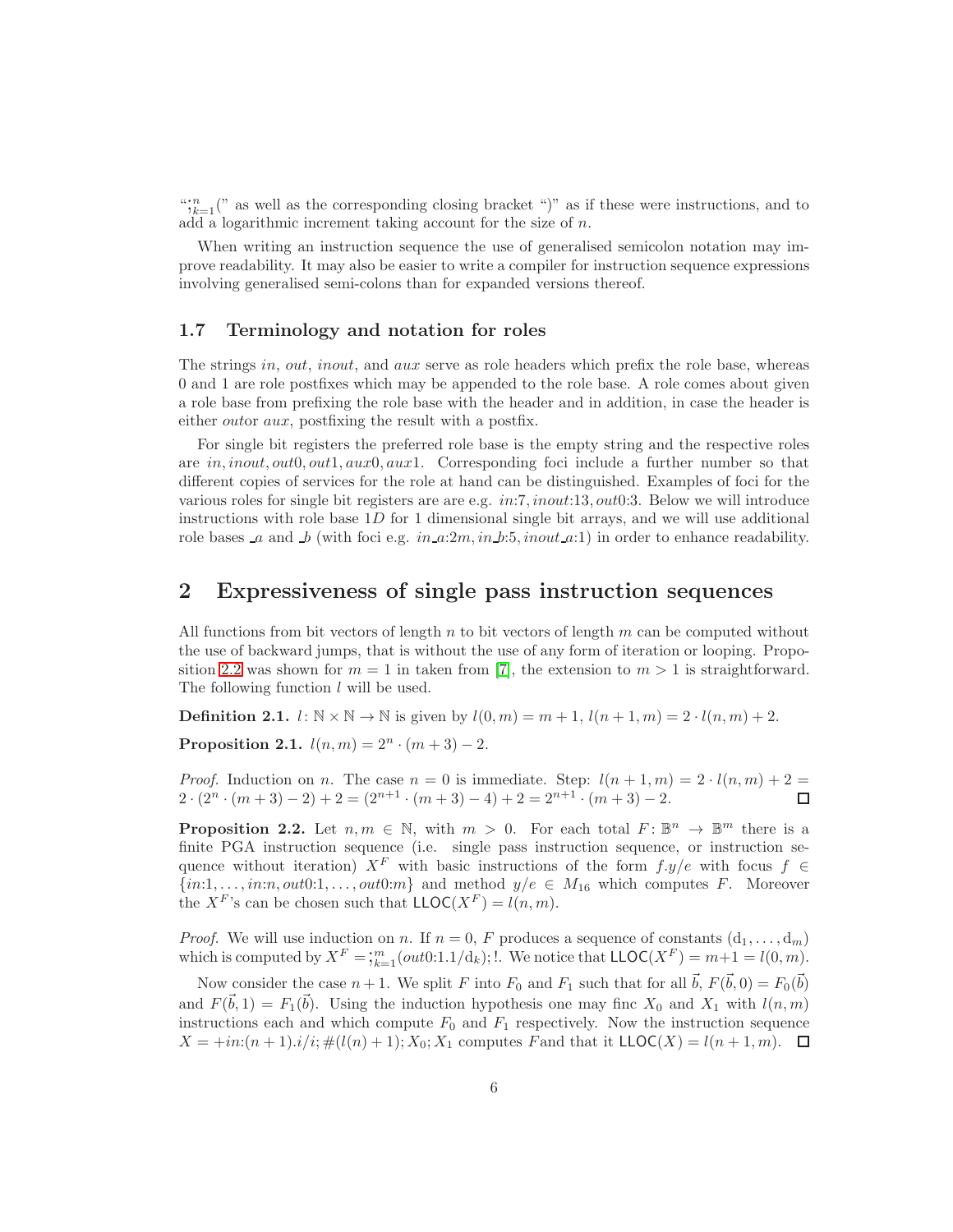The design of X has many alternatives. For instance setting  $X = \pm in:(n+1).i/0;\#(l(n) +$  $1; X_0; X_1$  works as well, while its basic actions are less amenable to reading input from the input registers as the value of input registers is set to 0 at the first method call to it.

#### <span id="page-6-0"></span>2.1 Computational metrics: NOS

With  $NOS(X, H)$  (number of steps) I will indicate the number of instructions that is processed during the (unique) run of the instruction sequence  $X$  on service family  $H$ . If divergence occurs, a jump with counter 0, or a jump outside the range of instructions, NOS takes the value  $\infty$ . Equally if an error occurs, i.e. the occurrence of a method call outside the interface provided by H, NOS takes the value  $\infty$ . Interfaces are discussed in detail in Section [5.](#page-14-0)

Some examples of NOS:  $NOS(:, H) = 1$ ,  $NOS(\#1; \#1; I, H) = 3$ ,  $NOS(\#1; \#0; I; I, H) = \infty$  $NOS(+out0:1.1/1;!, out0:1.br(1)) = 2, NOS(+out0:1.1/1; \#2;!, out0:1.br(1)) = 2$  $NOS(\#2;!, H) = \infty$ , and  $NOS(+in:3.i/i;!, out0:1.br(0)) = \infty$ .

The instruction sequence  $X$  which has been constructed in the proof of Proposition [2.2](#page-5-2) computes F in such a manner that each result is found in precisely  $2(m+3)-2$  steps. This is average, and worst case NOS of  $2^m(n+3)-2$  for n inputs and m outputs. This figure for NOS is fairly low as, except from producing outputs, it provides just one instruction on average to process each bit of input after it has been read.

#### <span id="page-6-1"></span>2.2 Tradeoff between LLOC and NOS: an open question

The implication of this observation is that it is easy to write an instruction sequence  $X$  which produces fast computations, i.e. a low worst case  $NOS(X, H)$  fro relevant H while it may be hard to ensure in addition that  $LLOC(X)$  is kept reasonably small. If  $LLOC(X)$  entails a combinatorial explosion, then so does the activity of designing and constructing X.

In other words: given a task  $F$  (with n inputs and m outputs, both fixed numbers) the programming problem to write an instruction sequence implementing the task primarily constitutes a challenge to find an implementation with low LLOC, a state of affairs which brings LLOC to prominence. It is unclear to what extent minimising LLOC stands in the way of obtaining a low worst case or average NOS in practice, that is for meaning full tasks F. The following question, for which we have no answer, constitutes one of many ways to formalise this matter.

**Problem 2.1.** Is there a family of functions  $F^n : B^n \to B$  for which LLOC minimal implementing instruction sequences (admitting auxiliary registers) have superpolynomial worst case NOS performance?

However, as minimising LLOC is in most cases an unfeasible challenge, it is reasonable to look for a combined metric. We are unaware of a plausible candidate for a combined metric, however, which leads us to stating the following conceptual question.

Problem 2.2. Find a plausible metric for instruction sequences (which measures the success of a design) and combines LLOC and NOS by capturing a useful tradeoff between these.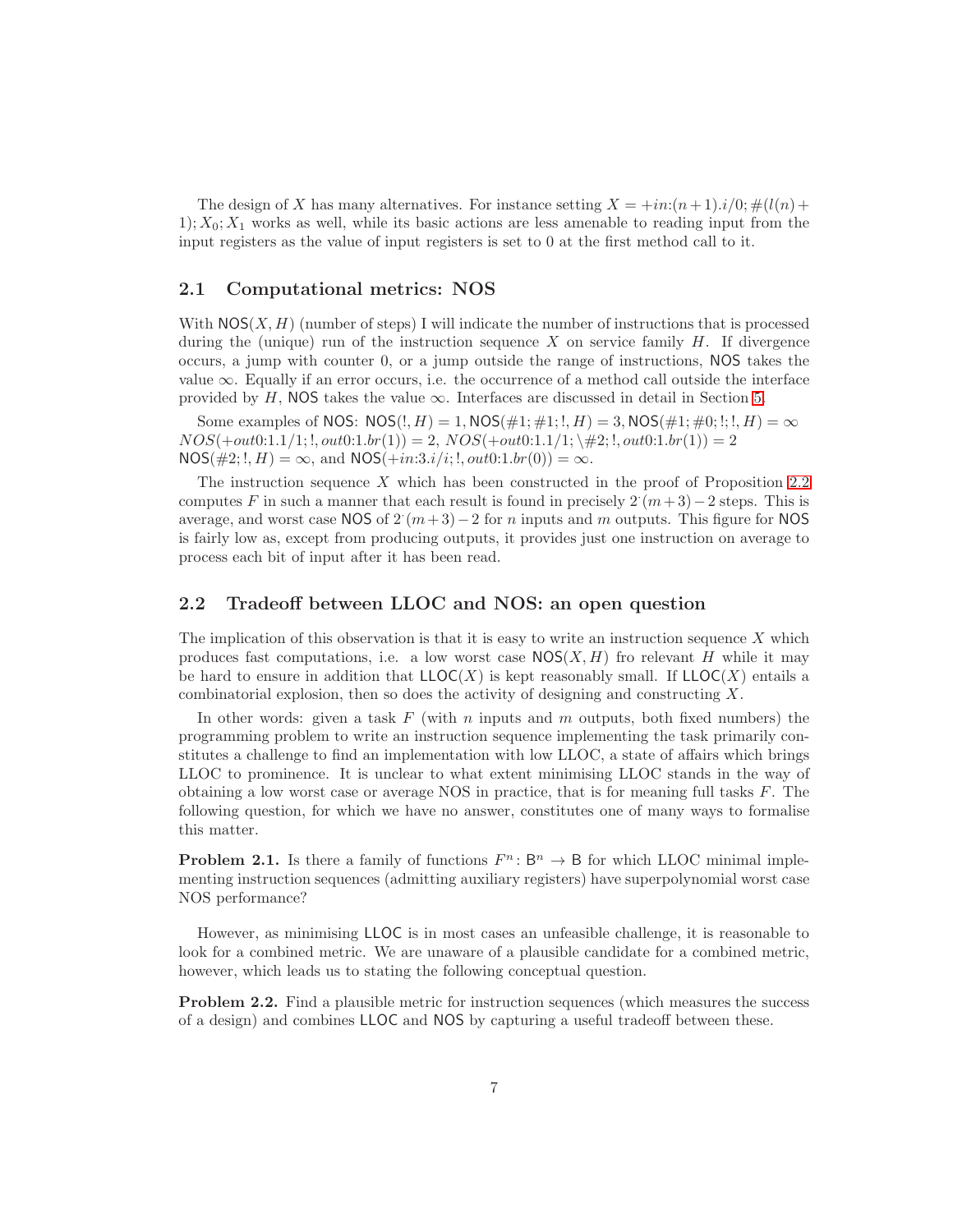In [\[11\]](#page-20-0) we have presented various designs of single pass instruction sequences for multiplication of natural numbers in binary notation. As it stands we have no systematic method to assess the success of these designs in quantitative terms. The processing speed (low worst case NOS) which is achieved by way of a divide and conquer approach is relevant only if the cost in terms of LLOC is not too high, and we have no obvious way to assess that matter.

A way out of this matter is to insist that implementing a family of functionalities  $F^{n,m}$ :  $\mathsf{B}^n \to$  $\mathsf{B}^m$  by means of single pass instruction sequences  $X_{n,m}$  must be done under the additional requirement that  $\mathsf{LLOC}(X_{n,m}) \in O((n+m) \cdot \log n \cdot \log m)$ . That requirement, however, rules out the instruction sequences found in [\[11\]](#page-20-0).

#### <span id="page-7-0"></span>2.3 Backward jumps and LLOC, an open problem

One may incorporate iteration by allowing backward jump instructions (written  $\#k$ ). PGLB is the instruction sequence notation which admits the instructions from PGLA (without iteration) as well as backward jump instructions. Thus PGLB instructions are  $!, \#k, \setminus \#k, a, +a, -a$ with a a basic action, i.e. an action of the form  $f.m$  with f a focus and m a method.

**Proposition 2.3.** There is a computable translation  $\Psi$  which transforms PGLB instruction sequences for single bit registers into finite PGA instruction sequences working on the same single bit registers in such a manner that for each  $X$ ,  $\Psi(X)$  computes the same function as X on the single bit registers which it makes use of.

*Proof.* Given PGLB instruction sequence X working on n inputs, all  $2^n$  input vectors are presented to X and the results are computed and collected in an appropriate finite datastructure. Now the proof of Proposition [2.2](#page-5-2) is understood as the description of an algorithm by means of which the required instruction sequence is created. □

**Proposition 2.4.** If there exists a translation  $\Psi$  which transforms each PGLB instruction sequence for single bit registers with low register indices into a finite PGA instruction sequence with low register indices working on the same single bit registers, perhaps making use of additional auxiliary registers, in such a manner that (i) for each  $X$ ,  $\Psi(X)$  computes the same function as X, and (ii) for each X, LLOC( $\Psi(X)$ ) is bounded by a fixed polynomial  $p(-)$  in LLOC(X), then NP  $\in P/Poly$ , and in fact NP  $\in P/O(n \log n)$ 

Proof. The connection between instruction sequences and complexity theory with advice functions has been explored in detail in [\[7\]](#page-20-7). The idea is that one may understand the instruction sequence itself as an advice function. The proof is an elementary application of the results in the mentioned paper. As a bit sequence the instruction sequence is of polynomial length in its number of instructions. The mechanism to compute the result of the execution of a single pass instruction sequence with low register indices on given inputs is  $O(n \log n)$  with n the LLOC of X. □

It follows from these observations that it is implausible that for each PGLB instruction sequence a finite PGA instruction sequence of equal LLOC size can be found which computes the same function.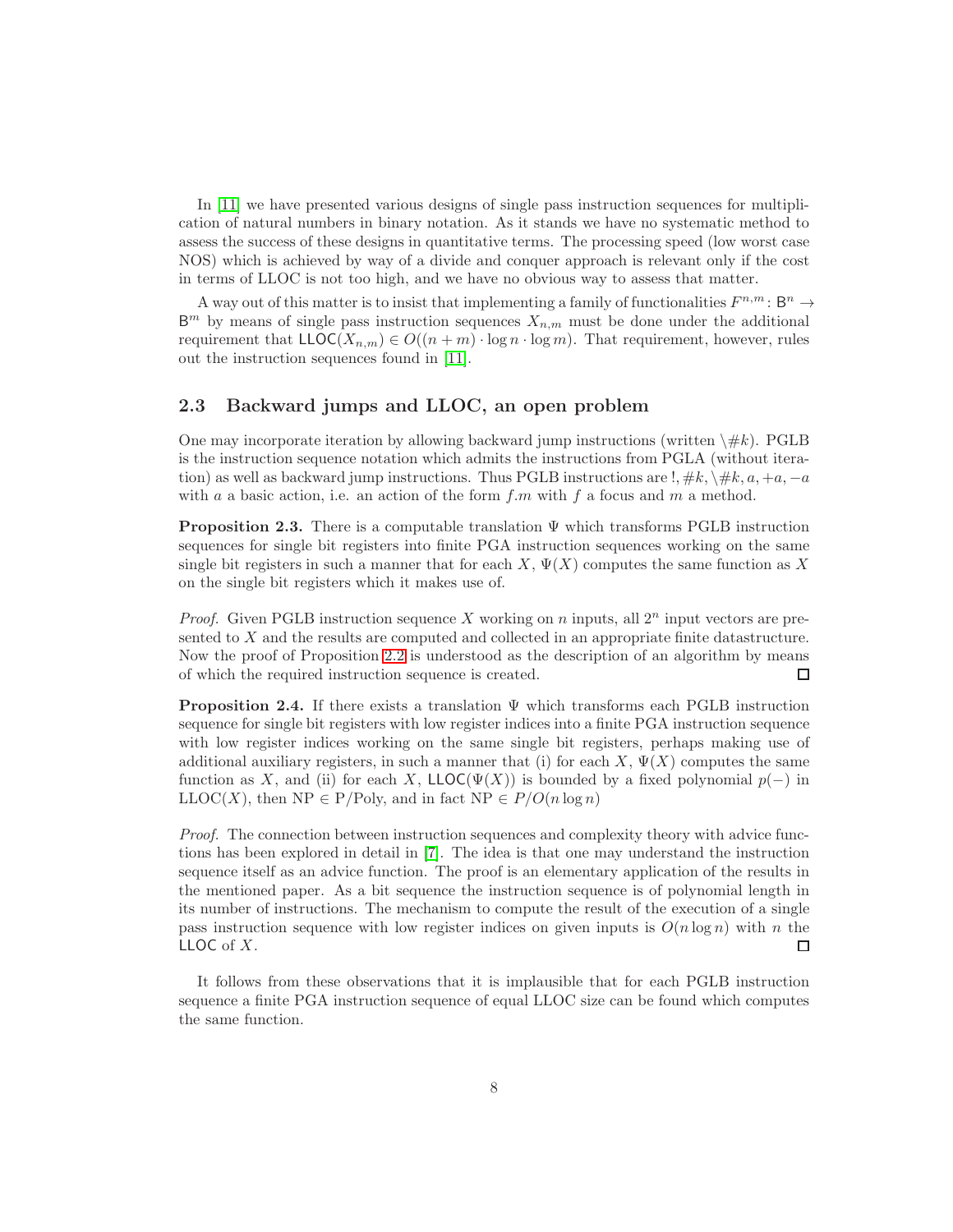Upon taking into account the presence of more powerful services it is easily possible to demonstrate that backward jumps allow to write shorter programs for certain tasks. This idea is pursued in detail for certain services that represent an array of bits, i.e. indirect addressing of single bit registers.

#### <span id="page-8-0"></span>2.4 The simplest array: using a single bit as an index

The simplest Boolean array has two single bit registers. Its role base is  $1Da$  (for 1 dimensional array), role headers are  $in, inout, out, aux$ . The method interface is as follows: (i) methods a1:y/m for  $y/m \in M_{16}$  apply  $y/m$  to the index bit a1, and (ii) methods  $y/m$  for  $y/m \in M_{16}$ can be used and will apply to the register indexed by the current value of a1.

The initial value of both registers, when of relevance, is given by the role postfix. The access bit is in fact also a part of this service kernel which has 8 states for that reason,

For instance out1D0:3 is the focus for the 3th output service of this kind for which it is required that the registers are initially set to 1. (By consequence  $out1D1:3$  is a different focus.)

Copying say  $in1D:3$  to say  $out1D0:7$  can be done as follows with  $LLOC = 6$ :  $Copy1D = +in1D:3.i/i; out1D0:7.1/1; out1D:7.1/c; +in1D:3.a1:i/c;$ 

A lower bound on LLOC for array copying in dimension 1, for a single pass instruction sequence, however, is 7: an access method for each of both arrays must appear twice (4), a method application the index bits of both arrays is necessary (2) and at least one termination instruction (1) is required. We find:

Proposition 2.5. In the presence of 1D single bit addressed single bit arrays the use of backward jumps increases the expressive power of the instruction sequence notation.

The following question is open:

Problem 2.3. Is it the case that the introduction of backward jumps in addition to PGA instructions renders the instruction sequence notation more expressive in terms of allowing to compute some functions with smaller LLOC size, and for the purpose of computing Boolean functions.

The stated question is not very specific for the precise syntax that allows for repetition. As an alternative to backward relative jumps one might consider: absolute jumps (see [\[1\]](#page-20-11)), goto's with label instructions (see [\[1\]](#page-20-11)) and indirect jumps (see [\[2\]](#page-20-4)).

We expect that multiplication of two *n*-bits natural numbers thereby producing  $2n$  output values constitutes a task for which the availability of backward jumps provides a provable advantage in terms of the minimisation of the LLOC metric. This phenomenon may well appear for fairly low  $n$ , say  $n = 5$  or below.

#### <span id="page-8-1"></span>2.5 Unfolding an instruction sequence with backward jumps

Given an instruction sequence  $X$  in PGLB notation, i.e. with backward jumps, one obtains  $Y$ which computes the same function as follows. Let  $X = u_1; \ldots; u_n$ . In X obtain Z by replacing each jump  $u_i$  by  $u'_i$  as follows: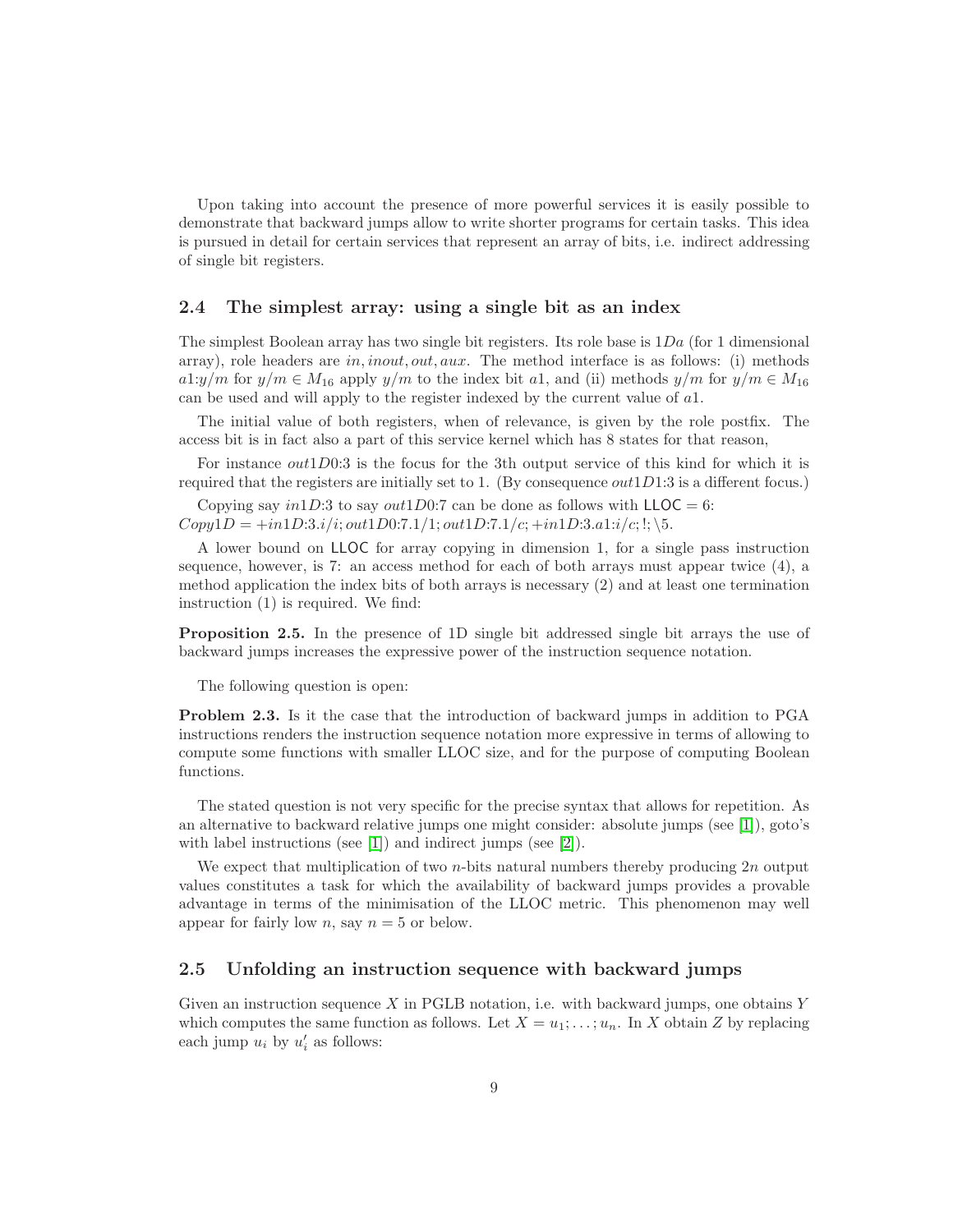- if  $u_i \equiv \#k$  and  $i + k \leq n$  then  $u'_i \equiv u_i$ ,
- if  $u_i \equiv \#k$  and  $i + k > n$  then  $u'_i \equiv \#0$ ,
- if  $u_i \equiv \H \# k$  and  $k \geq i$  then  $u'_i \equiv \# 0$ ,
- if  $u_i \equiv \setminus \# k$  and  $k < i$  then  $u'_i \equiv \#(n k)$ .

Then take  $Y \equiv Z^{\omega}$ . Assuming that X works on a finite domain, for some  $p > 0$ ,  $Z^p(Z; \ldots; Z,$ p consecutive copies of  $Z$ ) is a finite PGA instruction sequences which computes the same function as X. Moreover the computations take precisely as many steps as for X. In Section ?? below we will discuss a computational metric for which  $X$  and  $Z^p$  are equivalent, assuming that p is taken sufficiently large. We notice:  $LLOC(Z^p) = p \cdot LLOC(X)$ . irect address options for the array. Moreover a termination instruction is needed. Together this makes up for al  $CopyA_k =$  has  $4.k+2$  instructions. For  $k = 3$  this yields 14 which is well below the  $2^5-1=31$ (for array copying in dimension 2) in the presence of a backward jump is easily found to be

# <span id="page-9-0"></span>3 Proper subclasses of single pass instruction sequences

In this section we consider two restrictions on the design of instruction sequences in relation to expressiveness. The first restriction is that no register is acted upon more than once. The second restriction imposes an upper bound on te size of jumps. In Paragraph [5.4](#page-17-0) below we will consider a third proper subclass of instruction sequences, by disallowing intermediate termination.

#### <span id="page-9-1"></span>3.1 Single visit single pass instruction sequences

A useful subclass of finite PGA instruction sequences consists of those instruction sequence which contain at most one method call for each register. We will refer to these instruction sequences as single visit instruction sequences.

The single visit restriction comes with consequences for qualitative expressiveness. Consider the instruction sequence X with two inputs and one output.

 $X = \frac{+i\pi \cdot 1 \cdot i}{i; \#3; -i\pi \cdot 2 \cdot i}{i; \#2; +i\pi \cdot 2 \cdot i}{i; \text{out}0.1 \cdot 1/1; \dots}$ 

X computes the function  $F(in:1, in:2) = in:2 \triangleleft in:1 \triangleright (-in:2)$ . As it turns out imposing the requirement that single pass instruction sequences are also single visit instructions reduces the qualitative expressiveness of the system.

**Proposition 3.1.** The function  $F(in:1, in:2)$  as mentioned above cannot be computed by a single visit single pass PGA instruction sequence.

Proof. For single visit instruction sequences the use of auxiliary registers is not relevant as the first and last method call to it, if any call is made, will only return the know initial value of an auxiliary register. Assume that (i) Y is a single visit single pass  $PGA$  instruction sequences which has the required functionality, (ii)  $Y$  contains at most one call to each of the three single bit registers involved, and (iii) the first method call to a register in  $Y$  is for  $in:1$ . Now notice that after reading in:1 for both replies the intended output still depends on the content of in:2.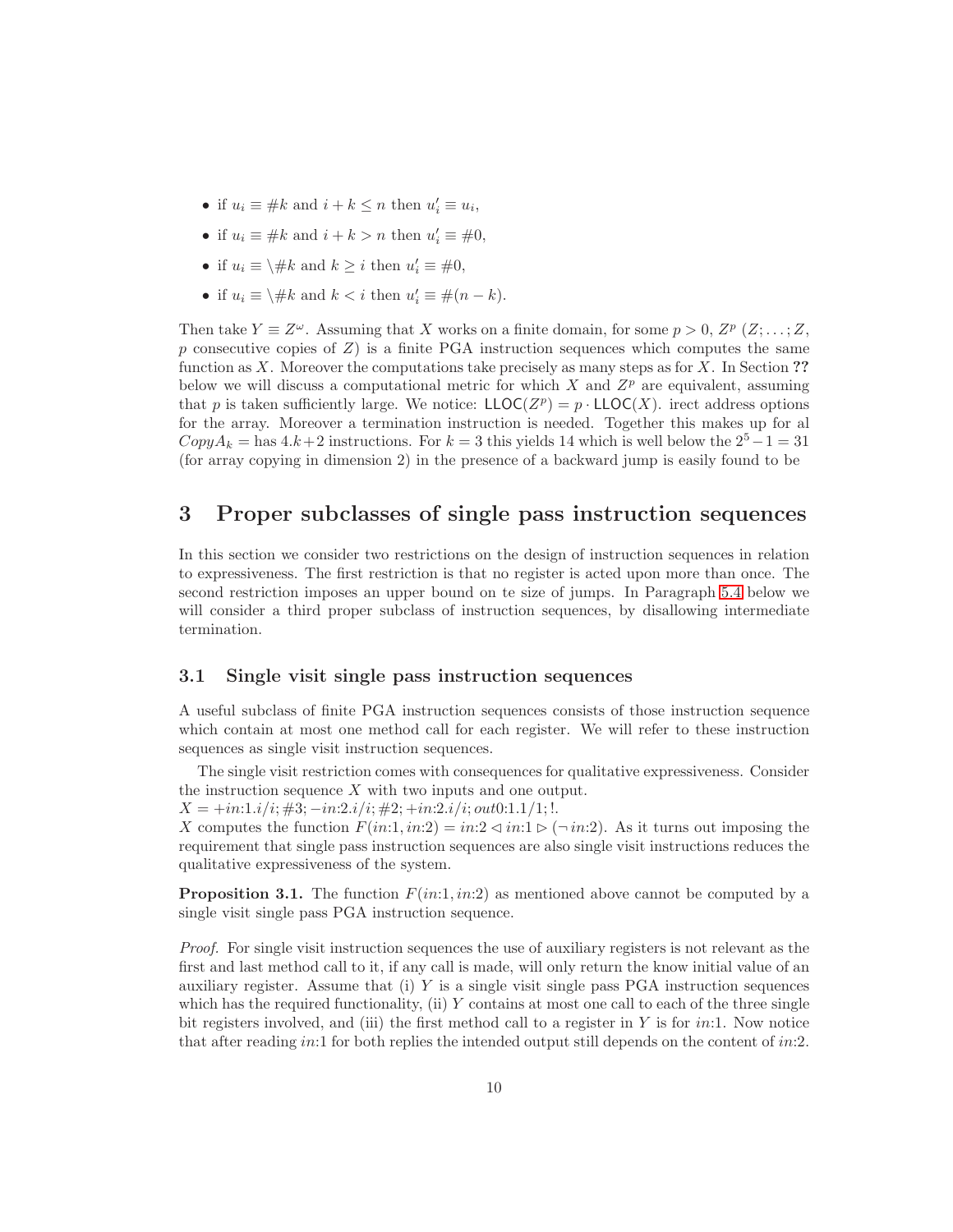Thus in both cases at some stage (i.e. after 0 or more jumps) some test instruction takes input from  $in:2$ . As there is only a single test instruction for  $in:2$  in Y it follows that irrespective of the outcome of the test in  $in:1$  that test on  $in:2$  is performed. As a consequence the result of the computation of Y cannot depend on the initial content of  $in:1$  which is wrong. So one may assume that the first call is to register  $in:2$ . Now the output still depends in the value of in:1 and therefore in both cases the unique call to in:1 is reached and the output must be determined after processing that instruction so that it will not depend on the value read from in:2.  $\Box$ 

#### <span id="page-10-0"></span>3.2 Single pass instruction sequences with bounded jumps

Another plausible restriction on single pass PGA instruction sequences results from imposing an upper bound to the size of jumps. At the moment of writing we have no answer concerning the following question.

<span id="page-10-2"></span>Proposition 3.2. Each Boolean function with finite range and domain be computed by a single pass PGA instruction sequence that involves jumps of size at most 2.

*Proof.* We consider a function  $F(-, -, -)$  taking its arguments from registers in:1, in:2, in:3 and producing results  $F_1(-, -, -), F_2(-, -, -)$  and  $F_3(-, -, -)$  in registers out0:1, out0:2 and out0:3. The construction is done in such a manner that it generalises to all cases.

Let  $\alpha^1, \ldots, \alpha^{2^3}$  be an enumeration of the arguments of F. We write  $\alpha^i = (\alpha_1^i, \alpha_2^i, \alpha_3^i)$ . An instruction sequence  $X_F$  computing F is found as follows:

$$
X_F = \frac{1}{2} e^{2^3} \left( \frac{1}{2} \left( \frac{1}{2} \left( \frac{1}{2} \right)^4 + \frac{1}{2} \left( \frac{1}{2} \right)^4 \right) + \frac{1}{2} \left( \frac{1}{2} \left( \frac{1}{2} \right)^4 + \frac{1}{2} \left( \frac{1}{2} \right)^4 \right) + \frac{1}{2} \left( \frac{1}{2} \left( \frac{1}{2} \right)^4 + \frac{1}{2} \left( \frac{1}{2} \right)^4 \right) + \frac{1}{2} \left( \frac{1}{2} \left( \frac{1}{2} \right)^4 + \frac{1}{2} \left( \frac{1}{2} \right)^4 \right) + \frac{1}{2} \left( \frac{1}{2} \left( \frac{1}{2} \right)^4 + \frac{1}{2} \left( \frac{1}{2} \right)^4 \right) + \frac{1}{2} \left( \frac{1}{2} \left( \frac{1}{2} \right)^4 + \frac{1}{2} \left( \frac{1}{2} \right)^4 \right) + \frac{1}{2} \left( \frac{1}{2} \left( \frac{1}{2} \right)^4 + \frac{1}{2} \left( \frac{1}{2} \right)^4 \right) + \frac{1}{2} \left( \frac{1}{2} \right)^4 \right)
$$

with  $test_F^{\alpha} = -in:1.(i \triangleleft \alpha_1 \triangleright c)/i; \#2;-in:2.(i \triangleleft \alpha_2 \triangleright c)/i; \#2;-in:3.(i \triangleleft \alpha_3 \triangleright c)/i; \#2.$  $\Box$ 

Following [\[3\]](#page-20-2) an instruction sequence with jumps of size 1 only can be transformed into an equivalent instruction sequence without jumps. Thus the use of jumps of size 1 does not increase expressiveness. Moreover, In the presence of auxiliary registers can be avoided.

<span id="page-10-1"></span>**Proposition 3.3.** With the use of arbitrarily many auxiliary registers  $(sav \, aux0:1, \ldots, aux0:k)$ each function on single bit registers can be computed by a single pass PGA instruction sequence without jumps.

*Proof.* Using Proposition [2.2,](#page-5-2) given  $F$ , some single pass PGA instruction sequence X over registers used by F may be chosen such that X computes F. Using the main result of [\[3\]](#page-20-2), with the help of sufficiently may auxiliary registers  $aux0:1, \ldots, aux0: k$  a single pass instruction sequence Y is found such that  $X/\bigoplus_{l=1}^{k} aux0:l.br(0) = |Y|$  (after abstraction from internal steps). It follows that  $|X| \bullet H \oplus \bigoplus_{l=1}^k aux0:l.br(0) = |X| \bullet H$  which implies that that X computes F.

Although large jumps are not required for the computing any Boolean function, it still may be the case that imposing a restriction to small jumps leads to the need for longer instruction sequences, or it may imply the need for the use of more auxiliary registers.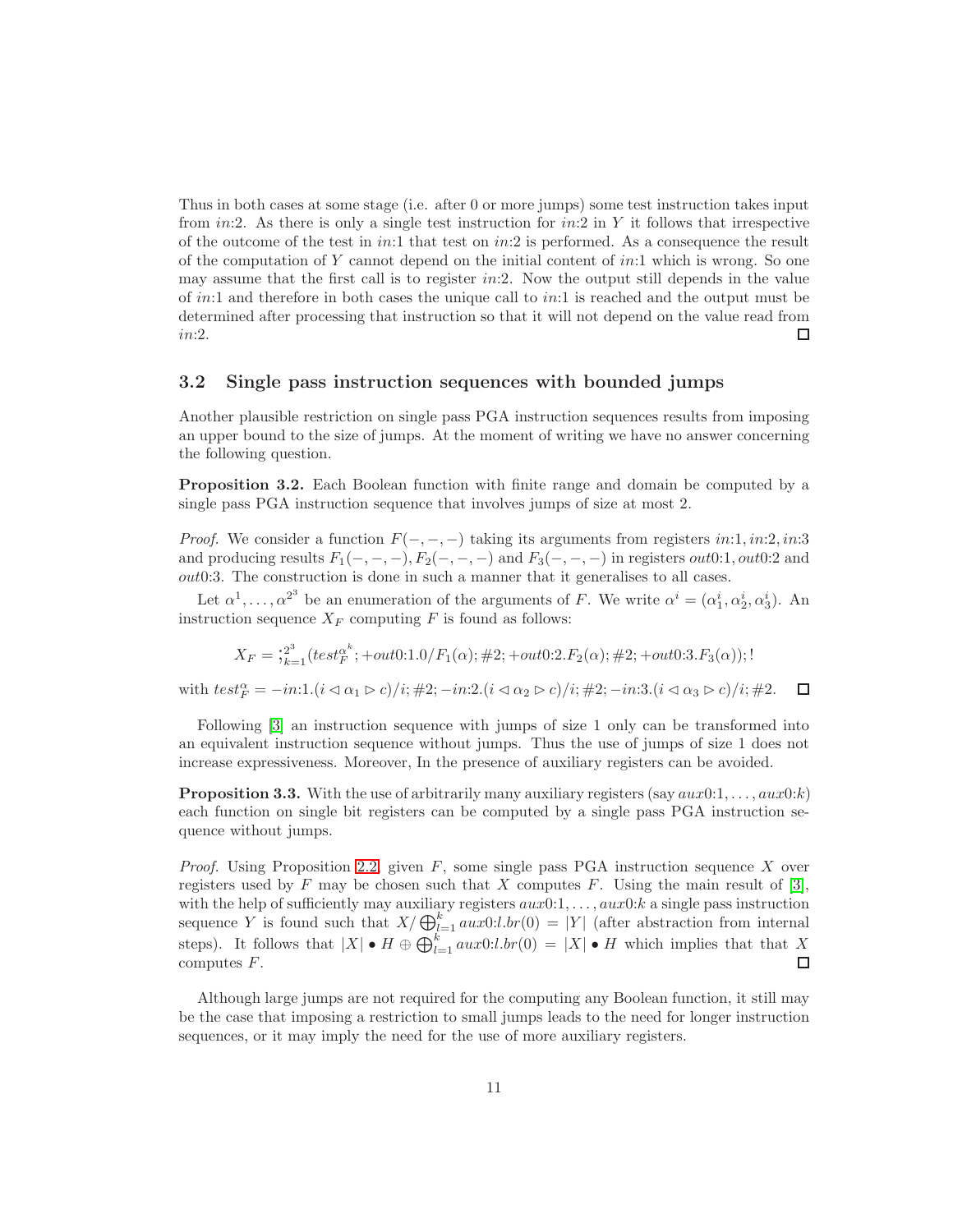**Example 3.1.** Consider the function  $G^k$  with one input in:1 and 2k outputs out0:1, ..., out0:k,  $out0:k+1, \ldots, out:k+k.$   $G^k(0)$  returns with  $out0:1, \ldots, out0:k$  each set to 1 while  $G^k(1)$  returns with  $out0: k+1, \ldots, out0: k+k$  set to 1.  $G^k$  is computed by:

$$
X^k_G = -in: \!\! 1.i/i; \# k+2; \!\! \vdots_{l=1}^{k} (out 0:l.1/1); \!\! 1 \!\! \vdots_{l=1}^{k} (out 0:(k+l).1/1); \!\! !
$$

 $\mathsf{LLOC}(X_G^k) = 2k + 3$  but in this case the jump instruction can be avoided, thereby achieving  $LLOC = 2k + 2$ , as follows:

$$
Y_G^k = +in: 1.i/i; \substack{i=1 \\ i = 1}^{k-1} (-out0:l.1/1; -out0:(k+l).1/1); -out0:k.1/1; out0:(2k).1/1; !
$$

None of the instructions of  $Y_G^k$  can be avoided for any instruction sequence able to compute  $X_G^k$ . It follows that  $Y_G^k$  is demonstrably a shortest instruction sequence able to compute  $G^k$ .

<span id="page-11-2"></span>Example 3.2. Now the example is modified by having additional inputs which govern whether or not the outputs are to be set to 1. Moreover these additional inputs serve also as outputs and are complemented with each call, For focus naming non-empty role bases (see Paragraph [1.7\)](#page-5-0) a and  $\overline{L}b$  are used and the function  $E^k$  is computed by  $X_E^k$  with  $\mathsf{LLOC}(X_E^k) = 4k + 4$ :

$$
X_E^k = +inout: 1.i/c; \#2k + 2; \, \, \vdots_{l=1}^k (+inout\_a:l.i/c; out0\_a:l.1/1); \, \, \vdots
$$
\n
$$
\dot{\xi}_{l=1}^k (+inout\_b:l.i/c; out0\_b:l.1/1); \, \, \vdots
$$

It is easy to see that for  $k \geq 1$  no instruction sequence with fewer than  $4k + 2$  instructions can compute  $E^k$ . From Proposition [3.3](#page-10-1) we know that  $E^k$  can be computed by an instruction sequence without jumps with the use of auxiliary registers, and from Proposition [3.2](#page-10-2) we know that it can be computed by means of an instruction sequence involving jumps with length 2 or less. The latter instruction sequence may be quite long, however. By admitting jumps of size 3 LLOC  $5k + 4$  can be achieved:

$$
Y_E^k = +inout: 1.i/c; \frac{k}{1-i}(\#3; +inout\_a: l.i/c; -out0\_a: l.1/1); \#2; !;
$$
  

$$
\frac{k}{l!i} + inout\_b: l.i/c; out0\_b: l.1/1); !
$$

It is plausible that for increasing  $k$  the shortest single pass PGA instruction sequences for computing  $E^k$  must involve increasingly large jumps, as does  $X_E^k$ . Proving that to be the case is another matter, however. We will provide a partial result on that matter in Proposition [5.3](#page-17-1) below, making use of interfaces in order to restrict the scope of the assertion and thereby to allow for its proof.

# <span id="page-11-0"></span>4 Interfaces

The setting of instruction sequences acting on service presents an incentive for the introduction and application of various forms of interfaces. Interfaces may may be classified and qualified in different ways. To begin with we distingiosh required interfaces and provided interfaces. A thread or an instruction sequence comes with a required interface, whereas services and service families come with a provided interface.<sup>[1](#page-11-1)</sup>

<span id="page-11-1"></span> $1<sup>1</sup>$ Mathematically speaking required interfaces and provided interfaces are the same, though when working with interface groups required interfaces and provided interfaces may be thought of as inverses w.r.t. composition.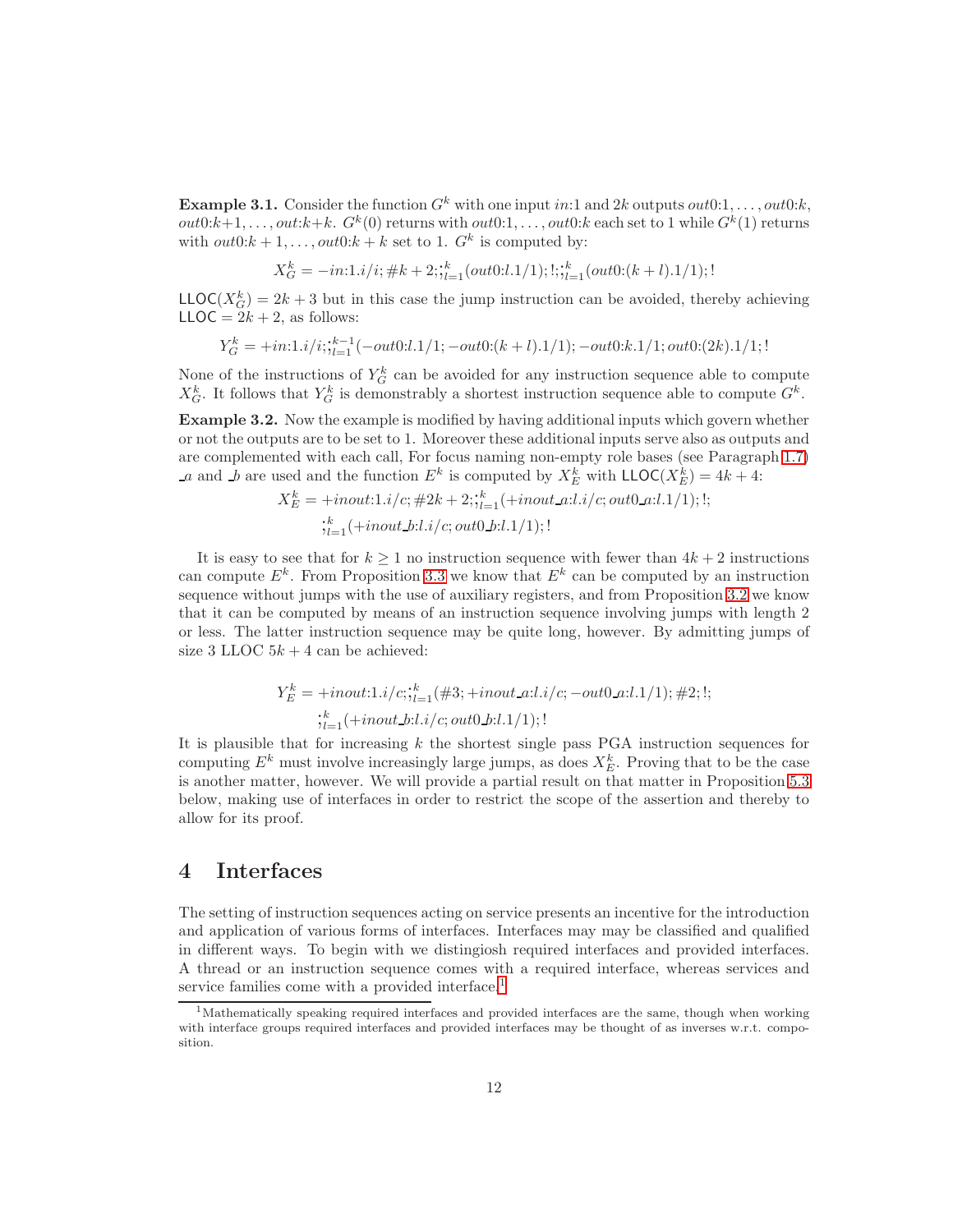If a component is placed in a context, it is plausible to assume that the component comes with a required interface and that the context has a provided interface and to require for a good fit that the component's required interface is a subinterface of the context's provided interface.[2](#page-12-3)

#### <span id="page-12-0"></span>4.1 Service kernels and method interfaces

A method interface is a finite set of methods (i.e. method names). A service kernel U is a state dependent partial function from methods to Booleans. The domain of that function is called the method interface of the service kernel, and it is denoted with  $I_m(U)$ . The method interface of U is supposed to be independent of the state of U. Applying method  $m \in I_m(U)$ to U produces a yield  $y(m, U) \in \mathbb{B}$  and an effect  $e(m, U)$  which technically is another service kernel with  $I_m(e(m, U)) = I_m(U)$ . It is a useful convention to write  $U = U(s)$  thereby making a state s explicit.

Using notation with an explicit state we may write  $y(m, U(s)) = y_m(s)$  and  $e(m, U(s)) =$  $U(e_m(s))$ . A service kernel with an empty method interface is called degenerate or inactive. We will equate all inactive kernels denoting these with the constant 0 which satisfies:  $I_m(0) = \emptyset$ .

#### <span id="page-12-1"></span>4.2 Method interface of a single bit register service kernel

There are 16 methods for single bit registers, written  $y/e$  (yield / effect), with  $y, e \in \{0, 1, i, c\}$ . These are the methods applicable to any single bit register kernel  $br(b)$  (i.e.  $br(-)$  with content  $b \in \mathbb{B}$ ). We write  $M_{16}$  for the collection of these.

Each subset  $J_m$  of  $M_{16}$  constitutes a method interface. Consequently there are  $2^{16}$  method interfaces for single bit registers.

For  $J_m \subseteq M_{16}$ ,  $\partial_{J_m}(br(b))$  denotes the service kernel which admits precisely the methods of  $M_{16} - I_m$  on the single bit register  $br(b)$ . It follows that for  $b \in \{0,1\}$ ,  $br(b) = \partial_{\theta}(br(b)),$ so that  $I_m(br(b)) = M_{16}$ , and  $I_m(\partial_{J_m}(br(b))) = J_m$ .

### <span id="page-12-2"></span>4.3 Focus kernel linking and service family composition

A service kernel U may be linked to (or: prefixed by, or: positioned under, or: combined with) a focus f whereby a new service f.U is obtained. If  $f \neq g$  then g.U is a different service starting out as a copy of U.

Service families are combinations of services created from the empty service family and services f.U by way of service family composition (denoted  $-\oplus$  –) which is commutative and associative, and for which the empty service is a unit element. Service family composition is not idempotent, however, as  $f.U \oplus f.V = f.0$  (with 0 as in Paragraph [4.1](#page-12-0) above), thereby indicating that ambiguity in the service provided by a context is considered problematic, rather

<span id="page-12-3"></span><sup>&</sup>lt;sup>2</sup>The roles of component and context are not set in stone: if an instruction sequence X computes over a service family H, the thread |X| is placed in a context made up of H (denoted  $|X| \bullet H$ ), whereas if the instruction sequence X uses the service family H by way of the use operator  $-/-$  (denoted  $|X|/H$ ) it is less plausible to take this view as the use operator is not based on the assumption that H provides a way of processing for each request (method call) that is required (issued) by  $|X|$ .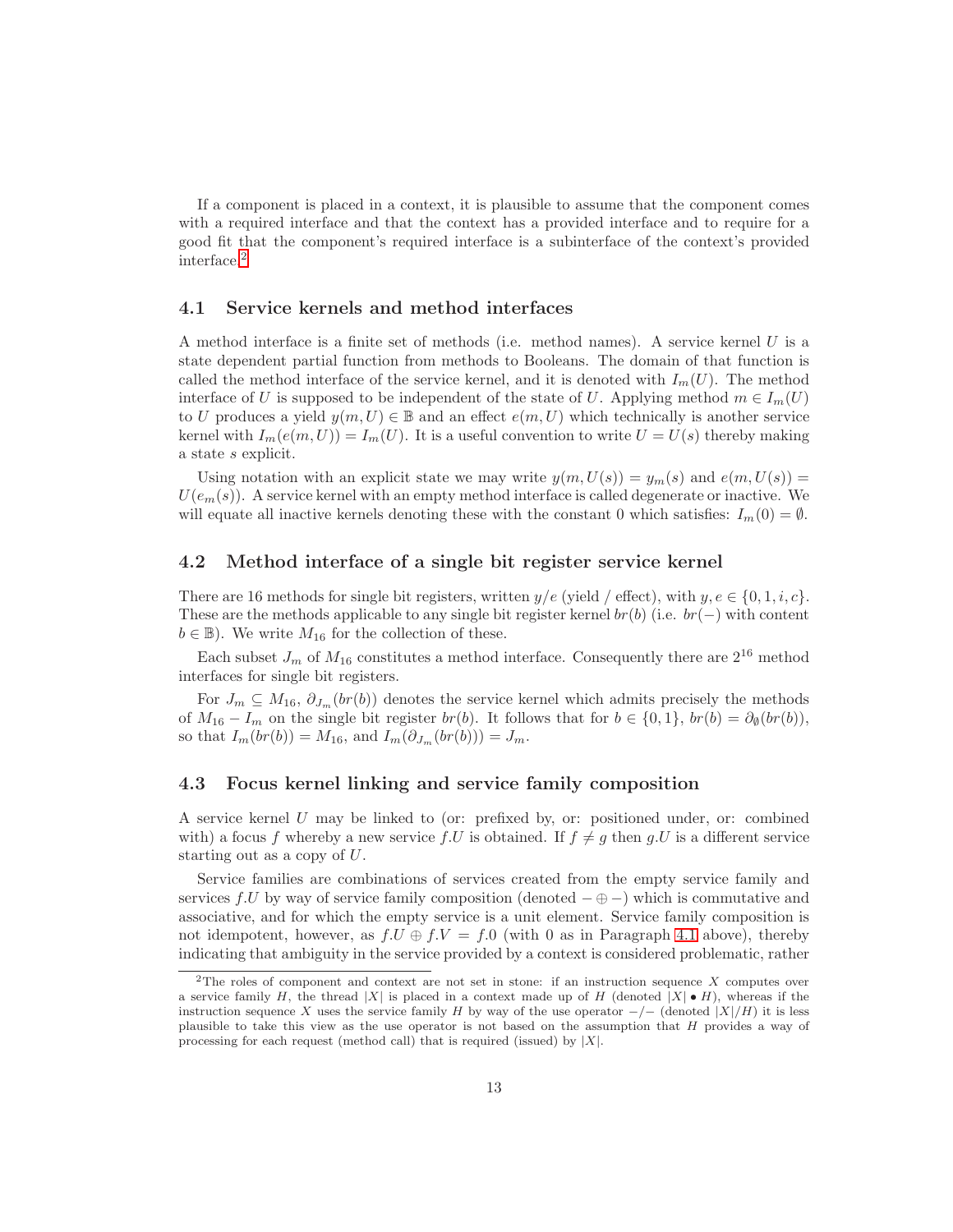than it is resolved in a non-deterministic manner. Indeed if services with the same focus are combined an ambiguity arises as to which service kernel is to process  $m$ , and for this dilemma no simple solution exists. For that reason the combination  $q.U \oplus q.W$  is understood as an error in the algebra of service families.

When combining services f.U and g.W the service family  $f.U \oplus g.W$  is obtained. If a basic action h.m is applied to a service family  $H = \bigoplus_{l=1}^{n} f_l U_l$  then two cases are distinguished: (i) h equals one of the  $f_l$  in which case the method m is applied to  $U_l$ , so that either if  $m \in I_m(U)$ a reply is obtained and the state of  $U<sub>l</sub>$  is updated, or otherwise an error occurs, or (ii) none of the  $f_l$  equals h in which case an error occurs.

When computing the application of an instruction sequence to a service family (i.e. computing  $X \bullet H$ ) an error is represented by having the empty service family as the result:  $X \bullet H = \emptyset$ . Evaluation of h.m over  $H = \bigoplus_{l=1}^{n} f_l.U_l(s_i)$  works fine as long as there is at most a single l, for which  $h = f_l$  and moreover for that  $l, m \in I_M(U)$ . In that case performing basic action h.m yields reply  $y_m^l(s_l)$  while changing the state  $s_l$  of  $U_l$  to  $e_m^l(s_l)$ , leaving the states of the other services in the service family unmodified. In other cases the empty service family is produced.

In the case of single bit services the inactive service kernel is denoted with  $br(\star)$  rather than with 0, i.e. a register containing an error value, so that:  $q.br(b) \oplus q.br(c) = q.br(\star)$ . Applying any method to a register containing  $\star$  is considered a run time error, the handling of which depends on the context in principle. In the setting of this paper an error leads to the production of the empty service family.

#### <span id="page-13-0"></span>4.4 Service family restriction

Let V be a set of foci and H a service family. Then  $\partial_V(H)$ , the V-restriction of H, results from H by removing (i.e. replacing by  $\emptyset$ ) each service f.U in H with  $f \in V$ ). For the special case that  $V = \{f\}$  we find that each H can be written in one of two forms:  $H = \partial_{\{f\}}(K)$  or  $H = \partial_{\{f\}}(K) \oplus f.U.$  Service family restriction satisfies some useful equations:  $\partial_V(H \oplus K) =$  $\partial_V(H) \oplus \partial_V(K)$ ,  $\partial_{V \cup W}(H) = \partial_V \circ \partial_W(H)$ ,  $f \in V \to \partial_V(f.U) = \emptyset$ ,  $f \notin V \to \partial_V(f.U) = f.U$ .

#### <span id="page-13-1"></span>4.5 Basic action interfaces

A basic action (name) is a pair  $f.m$  with f a focus and m a method (name). A basic action interface is a finite collection of pairs  $f.V$  where f is a focus and V is a method interface. The notation is simplified by writing f.V for the basic action interface  $\{f.V\}$ , and by writing − + − for union. Both instruction sequences and service families come with a basic action interface. We write  $I(H)$  for the basic action interface of a service family H and  $I(X)$  for the basic action interface of an instruction sequence X.

For instruction sequences the interface  $I(X)$  collects all focus method pairs that occur in instructions in X.  $I(X)$  is a required interface, as it collects requests (method calls) which an environment is supposed to respond to. Defining equations for  $I(-)$  are:  $I(!) = I(\#k) = \emptyset$ ,  $I(g.m) = I(+g.m) = I(-g.m) = g\{m\}$ , and  $I(X;Y) = I(X) + I(Y)$ , in combination with  $g.V + g.W = g.(V \cup W).$ 

For a service family  $H, I(H)$  collects the method calls to which H is able to respond. For service families the interface definition is less straightforward than for instruction sequences: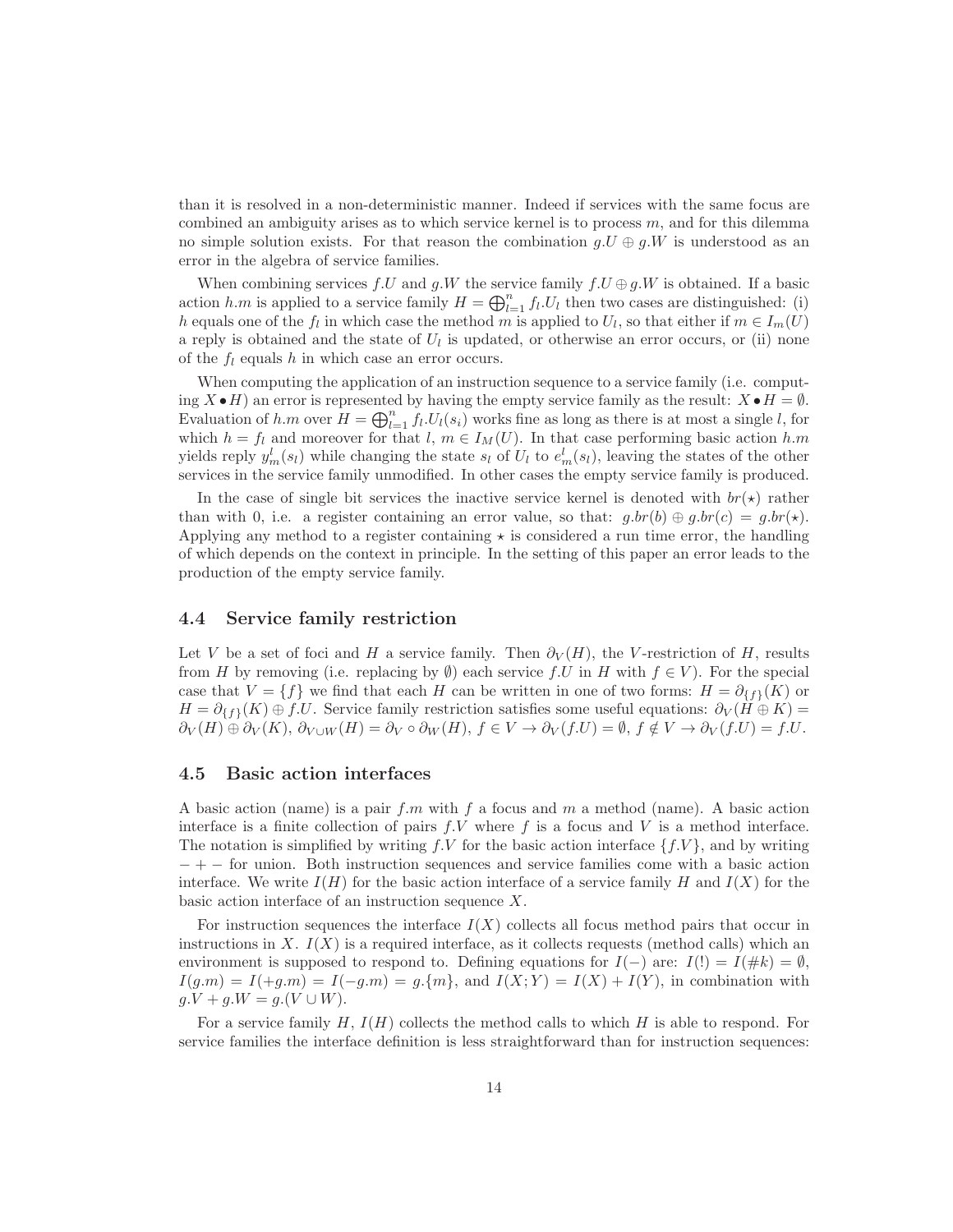$I(\emptyset) = \emptyset$ ,  $I(g.U) = g.I_m(U)$ ,  $I(\partial_{\{g\}}(H) \oplus g.U) = I(\partial_{\{g\}}(H)) + I(g.U)$ . From these equations it follows that  $I(g.U \oplus g.V) = g.\emptyset$ , and therefore distribution of I over U, i.e.  $I(g.U \oplus g.V) =$  $I(g.U) + I(g.V)$ , fails if  $I_m(U) \neq \emptyset$  and if  $I_m(V) \neq \emptyset$ .

### <span id="page-14-0"></span>5 Interfaces as constraints on instruction sequences

Given a basic action interface  $I$  the collection of PGA instruction sequences for acting on single bit registers X such that  $I(X) \subseteq I$  is denoted  $\text{IS}_{br}(I)$ . Membership of  $\text{IS}_{br}(I)$  for an appropriate basic action interface  $I$  is a useful constraint on an instruction sequence. We will provide several examples of such constraints in the following Paragraphs of this Section.

Interfaces are partially ordered by inclusion ( $I \subseteq J$ , I is a subinterface of J, I is contained in J, J includes I). An interface I may serve as a constraint on instruction sequences, in particular the requirement that the required interface of the instruction sequence  $X$  is not too large:  $I(X) \subseteq I$ .

At the same time a basic action interface  $I$  may serve as a constraint on a service family H on which X is supposed to operate:  $I \subseteq I(H)$ , that is the requirement that the provided interface of  $H$  is not too small. We will provide four examples of the use of interfaces in the following Paragraphs.

#### <span id="page-14-1"></span>5.1 Alternative initialisation of output registers

An obvious extension of the instruction set outlined in Paragraph [1.3](#page-3-0) above is to allow to make use of registers  $out1:k$  which have 1 as the initial content. Allowing 1-initialised output registers extends the class of instruction sequences in such a manner that there is a gain of expressiveness.

To see this improvement consider the function  $F(-)$  with a single input in:1 which takes constant value 0. Working with interface  $J = in:1.i/i + out0:1/1$  the mere termination instruction ! constitutes an instruction sequence that computes  $F$  with LLOC 1. Alternatively if an instruction sequences is sought for in  $J' = in:1.i/i + out1:0/0$ , a longer instruction sequence (LLOC 2) such as  $out1:1.0/0;!$ , is required.

#### <span id="page-14-2"></span>5.2 Bit complementation

We will consider the function  $F: \{0,1\} \rightarrow \{0,1\}$  given by  $F(x) = 1 - x$ . F represents complementation (negation).

Below seven instruction sequences each of which compute  $F$  are listed. By imposing restrictions on the basic action interface serving as a constraint the differences between these options for implementing complementation of a single bit can be made explicit.

The role *out* stands for a register which serves as an output as it won't be read, but which may have initial value 0 or 1. Thus a single bit register with focus say  $out:1$  may have arbitrary initialisation.

•  $I_1 = inout:1.M_{16}$ . Both inputs and outputs reside in inout: 1. The instruction sequence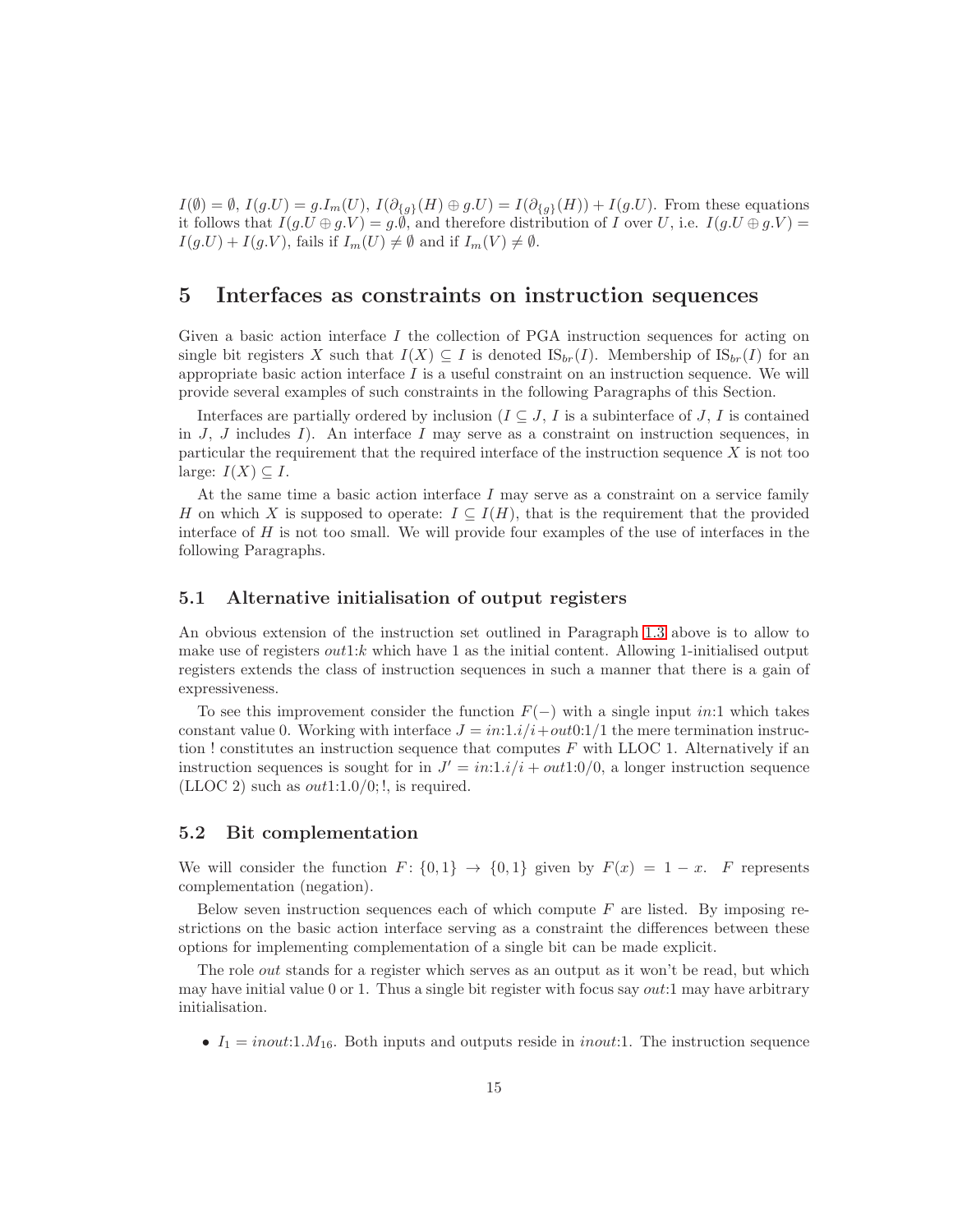$X_1 = inout:1.1/c;!$  computes F and is a shortest possible program because at least one basic action needs to be applied to the input and a termination instruction must be included.

- $I_2 = in:1.M_{16} + out0:1.M_{16}$ . In this case output is placed in a different register serving as an output register only.  $X_2 = +in:1.i/i; out0:1.1/1;!$  computes F. Moreover a shorter implementation cannot be found: the input needs to be read and some writing of outputs is unavoidable as well as a termination instruction.
- $I_3 = in:1.M_{16} + out:1.M_{16}.$

The instruction sequence  $X_3 = +in:1.i/i; +out:1.0/1; out:1.0/0; !$  computes F. A shorter instruction sequence for computing  $F$  when implemented under the constraints of basic action interface  $I_3$  does not exist. An input instruction is necessary, and both values must be written by some output instruction because both outputs can arise while the initial content of the output register is not known in advance.

- $I_4 = inout:1.\{i/i, 1/1, 1/0\}$ . Now the instruction sequence  $X_4 = +inout: 1.i/i; -inout: 1.1/1; inout: 1.1/0;!$  is in  $IS_{br}(I_4)$  and computes F and it is easy to see that it constitutes a shortest possible program in  $IS_{br}(I_4)$  for that task.
- $I_5 = in:1: \{c/0\} + out0:1. \{1/c\}$ . Now  $X_5 = +in:1.c/0$ ;  $out0:1.0/c$ ; ! is in  $\mathcal{S}_{br}(I_5)$ , computes  $F$ , and as such has minimal LLOC for that task.
- $I_6 = in:1.\{i/i\}+out:1.\{i/0,i/1\}$ . A shortest implementation of F under these constraints is:  $X_6 = out:1.i/0; -in:1.i/i; out:1.i/1;$
- $I_7 = in:1.\{i/i\} + out:1.\{i/c\}$ . *F* is computed by  $X_7 = -out:1.i/c; out:1.i/c; -in:1.i/i; out:1.i/c; !.$

**Proposition 5.1.** As a single pass instruction sequence computing  $F$  under the constraint that  $I(X) \subseteq in: 1.\{i/i\} + out: 1.\{i/c\}$   $X_7$  minimises LLOC.

*Proof.* LLOC( $X_7$ ) = 5 and therefore consider an implementation Y of F which has 4 instructions, say  $Y = u_1; u_2; u_3; u_4$ . We may assume that  $u_4 =$ ! because otherwise  $u_4$  cannot be performed unless a faulty termination takes place with the effect that Y may be simplified to three or even fewer instructions while still computing  $F$ . That is impossible because at least one read instruction on in:1 and two different write instructions on *out*:1 (for 0 and for 1) must appear in Y. This observation also implies that the  $LLOC(Y)$  is at least 4. So  $Y = u_1; u_2; u_3;$ ! If  $u_3$  were an input instruction, the output of Y is independent of the input, which is not the case.

Thus  $u_3 \in \{out1:1.i/c, +out1:1.i/c, -out:i/c\}$ . Now a case distinction on  $u_1$  reveals that  $u_1 = -\omega t \cdot 1$ :1.i/c fails because starting with  $\omega t$ :1 = 1 the second instruction is skipped and no input action is performed. Similarly  $u_1 = +out1:1.i/c$  fails because starting with  $out:1 = 0$ the second instruction is skipped and no input action will be performed. If  $u_1 = out1:1.i/c$ then the collection of results for  $out1:1 = 0$  and for  $out1:1 = 1$  is left unchanged when deleting  $u_1$  so that a shorter instruction sequence  $u_2$ ;  $u_3$ ; ! also implements F which has been ruled out already.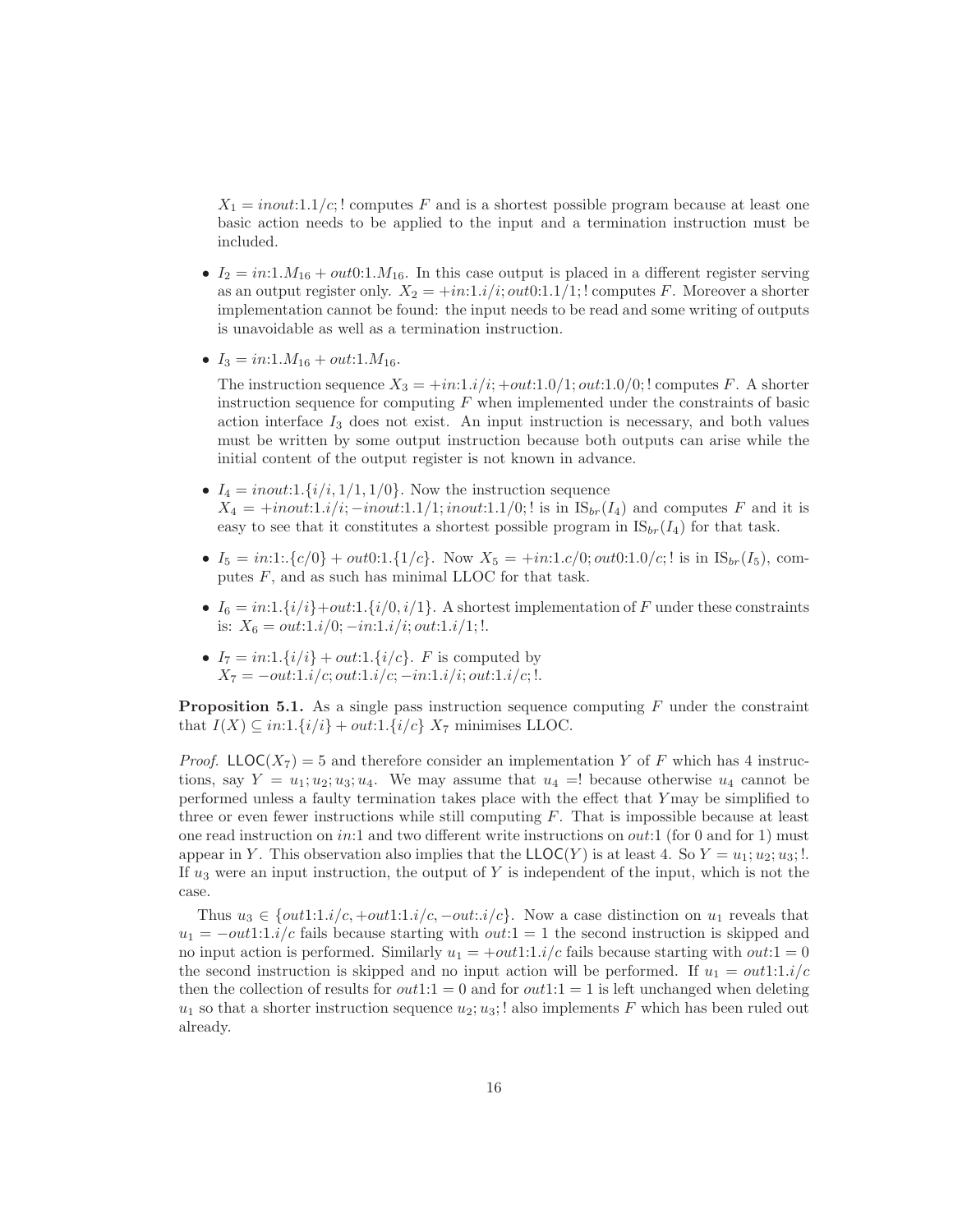Thus  $u_1$  is an input instruction. It must be a test instruction because otherwise the output will not depend on the input. Let  $u_1 = \pm in:1.i/i$ , the symmetric case  $u_1 = \pm in:1.i/i$  can be dealt with similarly. Upon input  $in:1 = 0$  the computation of proceeds with  $u_3$ ; with  $u_3 \in \{out1:1.i/c, +out1:1.i/c, -out:i/c\}$ . Consider the case with initial value 1 for out:1 then for each option for  $u_3$  the resulting value for *out*:1 is *out*:1 = 0 instead of the required output  $out:1 = 1$ . In all cases a contradiction has been derived thus contradicting the initial assumption that  $Y$  with LLOC equal to 4 computes  $F$ .  $\Box$ 

The following fact admits an easy but tedious proof, the details of which are left aside.

**Proposition 5.2.** For each basic action interface  $I \subseteq in: 1.M_{16} + out: 1.M_{16}$  the following holds: if F (complementation) can computed by a finite single pass instruction sequence in  $\text{IS}_{ba}(I)$  then F can be computed by an instruction sequence with LLOC at most 5.

#### <span id="page-16-0"></span>5.3 Parity checking

The second example of the use of interfaces as constraints concerns the role of auxiliary registers in single pass instruction sequences for computing multivariate functions on Booleans. We will survey the results of [\[8\]](#page-20-8) while reformulating these in terms of interfaces.

Let  $I^n = \sum_{l=1}^n in:l \{i/i\} + out0:1 \{1/1\}$ . The function P on bit sequences is given by:  $P(0) = 0, P(1) = 1, P(0, \alpha) = P(\alpha), P(1, \alpha) = 1 - P(\alpha).$  P(-) determines the parity of a sequence of bits. We are interested in instruction sequences for computing  $P(-)$  from inputs stored in input registers with focus  $in:1, \ldots, in:n$ .

From [\[8\]](#page-20-8) we take that the instruction sequence  $\text{PARIS}_n^0$  computes parity for *n* bits:

$$
\mathrm{PARIS}^0_0 =!
$$

$$
{\rm PARIS}_1^0=+in:1.i/i; out0:1.1/1;!
$$

and for  $n > 1$ : PARIS $_n^0 = \frac{+in:1.i/i}$ ;  $\frac{n}{i!}$   $\frac{1}{i!}$   $\frac{4i}{i}$ ;  $\frac{+in:1.i/i}{i}$ ;  $\frac{43}{i}$ ;  $\frac{1}{i}$   $\frac{1}{i}$ ;  $\frac{1}{i}$   $\frac{1}{i}$ ;  $\frac{1}{i}$ 

Formalisation of the fact that these instruction sequences perform parity checking looks as follows in the notation of [\[4\]](#page-20-5) and [\[11\]](#page-20-0).

For all  $n \geq 1$  and for all bit sequences  $(b_1, \ldots b_n)$ :

$$
\partial_{\{in:1,\ldots,in:n\}}(|\text{PARIS}_n^0| \bullet (out0:1.br(0) \oplus \bigoplus_{k=1}^n in:k.br(b_n)) = out:1.br(P(b_1,\ldots b_n))
$$

For  $n > 0$  we find that  $\text{LLOC}(\text{PARIS}_n^0) = 5(n-1) + 3 = 5.n - 2$ .

Next consider the interface  $I_a^n = I^n + aux:1.\{i/c, i/i\}$  and the instruction sequences  $\text{PARIS}_n^1$ with  $I(\text{PARIS}_n^1) \subseteq I_a$ .

$$
\mathrm{PARIS}^1_0 =!
$$

$$
PARIS_1^1 = PARIS_1^0
$$

and for  $n > 1$ :  $\text{PARIS}_n^1 = \frac{n}{i!} + \frac{1}{i!} \cdot \frac{i}{i!}$  aux $0:1.i/c$ ;  $+ \frac{aux0:1.i/i}{iv0:1}.1/1;$ !.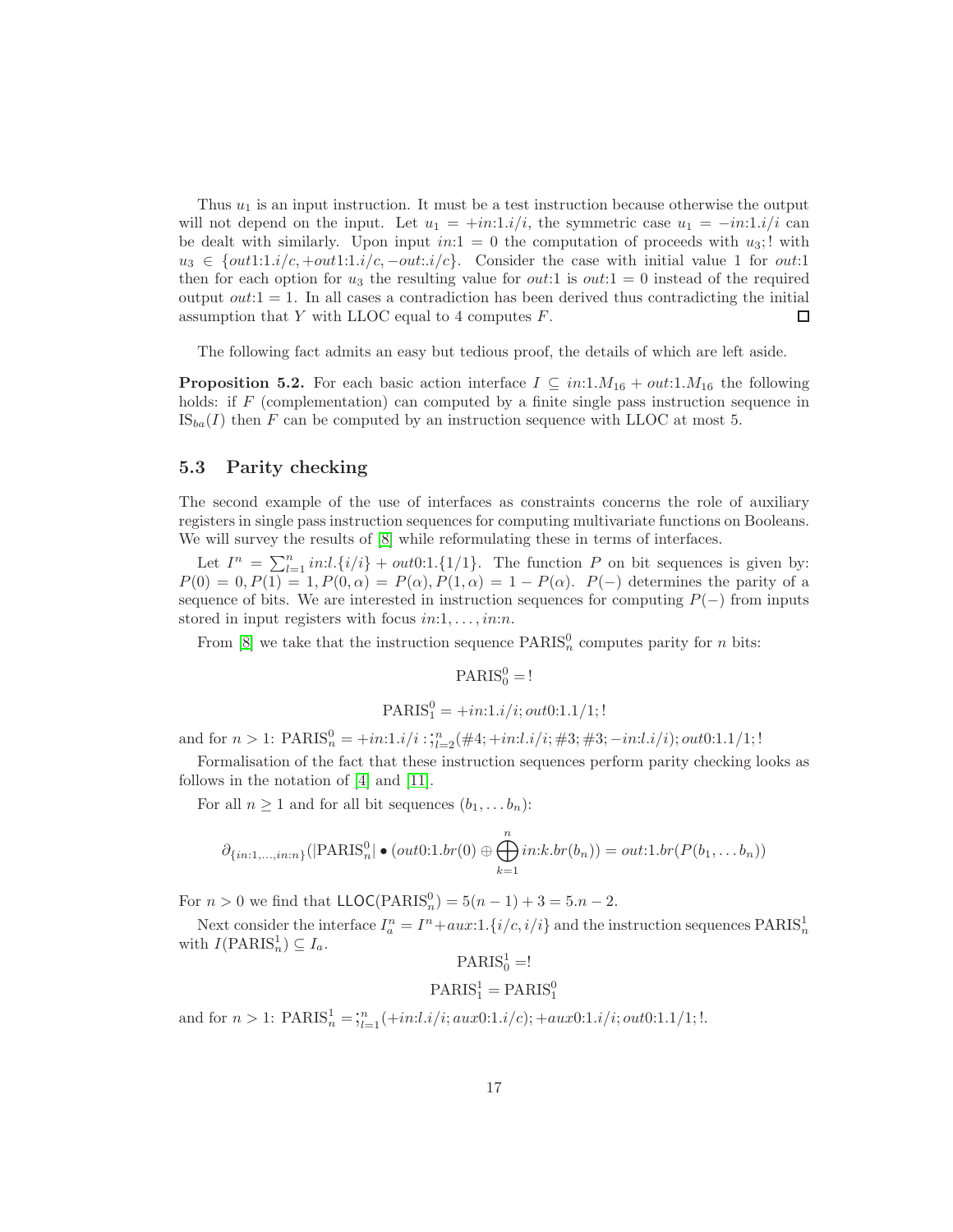In [\[8\]](#page-20-8) it is shown that  $\text{PARIS}_n^1$  computes  $P(-)$  on n inputs. In formal notation this reads:

$$
\partial_{\{in:1,\ldots,in:n,aux0:1\}}(|\text{PARIS}_n^1| \bullet (out0:1.br(0) \oplus aux0:1.br(0) \oplus \bigoplus_{k=1}^n in:k.br(b_n)) = out:1.br(P(b_1,\ldots,b_n))
$$

For  $n > 1$  LLOC(PARIS<sub>n</sub><sup>1</sup>) = 2n + 3. Moreover it was shown in [\[8\]](#page-20-8) that from  $n = 7$  upwards, each instruction sequence in  $\text{IS}_{ba}(I_a^n)$  which computes  $P(-)$  has more instructions than  $2n+3$ , thereby establishing that the availability of an initialised auxiliary register in this particular case enables to write a shorter instruction sequence. We are unaware, however, of conclusive answers to the following questions.

**Problem 5.1.** What is the lowest LLOC size of a single pass instruction sequence in  $IS_{br}(I^n)$  which computes  $P(-)$  on n single bit registers?

**Problem 5.2.** What is the lowest LLOC size of a single pass instruction sequence in  $IS_{br}(I_a^n)$  which computes  $P(-)$  on n single bit registers?

### <span id="page-17-0"></span>5.4 Proving the expressive power of large jumps

We return to Example [3.2](#page-11-2) and prove a partial result the proof of which becomes manageable by imposing significant constraints on the required interface of instruction sequences involved. The interface constraint excludes the use of auxiliary registers and imposes that input actions complement the input at the same time. We recall from Example [3.2](#page-11-2) the instruction sequences  $X_E^k = +inout: 1.i/c; \#2k + 2;_{l=1}^k (\text{+inout a:} l.i/c; out0 a: l.1/1); !;$  $\frac{k}{k!}$  (+inout\_b:l.i/c; out0\_b:l.1/1);!.

<span id="page-17-1"></span>**Proposition 5.3.** Let  $k > 3$  and suppose that X is a finite single pass instruction sequence such that the following four conditions are met:

- 1.  $I(X) \subseteq I(X_E^k)$ ,
- 2. X computes the same function as  $X_E^k$ ,
- 3. LLOC( $X$ )  $\leq$  LLOC( $X_E^k$ ), and
- 4. the only termination instruction in  $X$  is its final instruction,

then X contains at least one jump instruction of length  $k/2$  or more.

*Proof.* X For X to compute the same transformation as  $X_E^k$  it must contain at least  $4k+1$ instructions with precisely that number of different foci as occur in the basic instructions of  $X_E^k$ . X may in addition contain at most two more instructions each of which are either a basic instructions or a jump, or a termination instruction.

The number of basic instructions that must be performed in order to compute the required transformation ranges between a minimum of  $k + 1$ , reading in:1 and either reading all inputs *inout a:l* or reading all inputs *inout b:l* while not writing any outputs, which comes about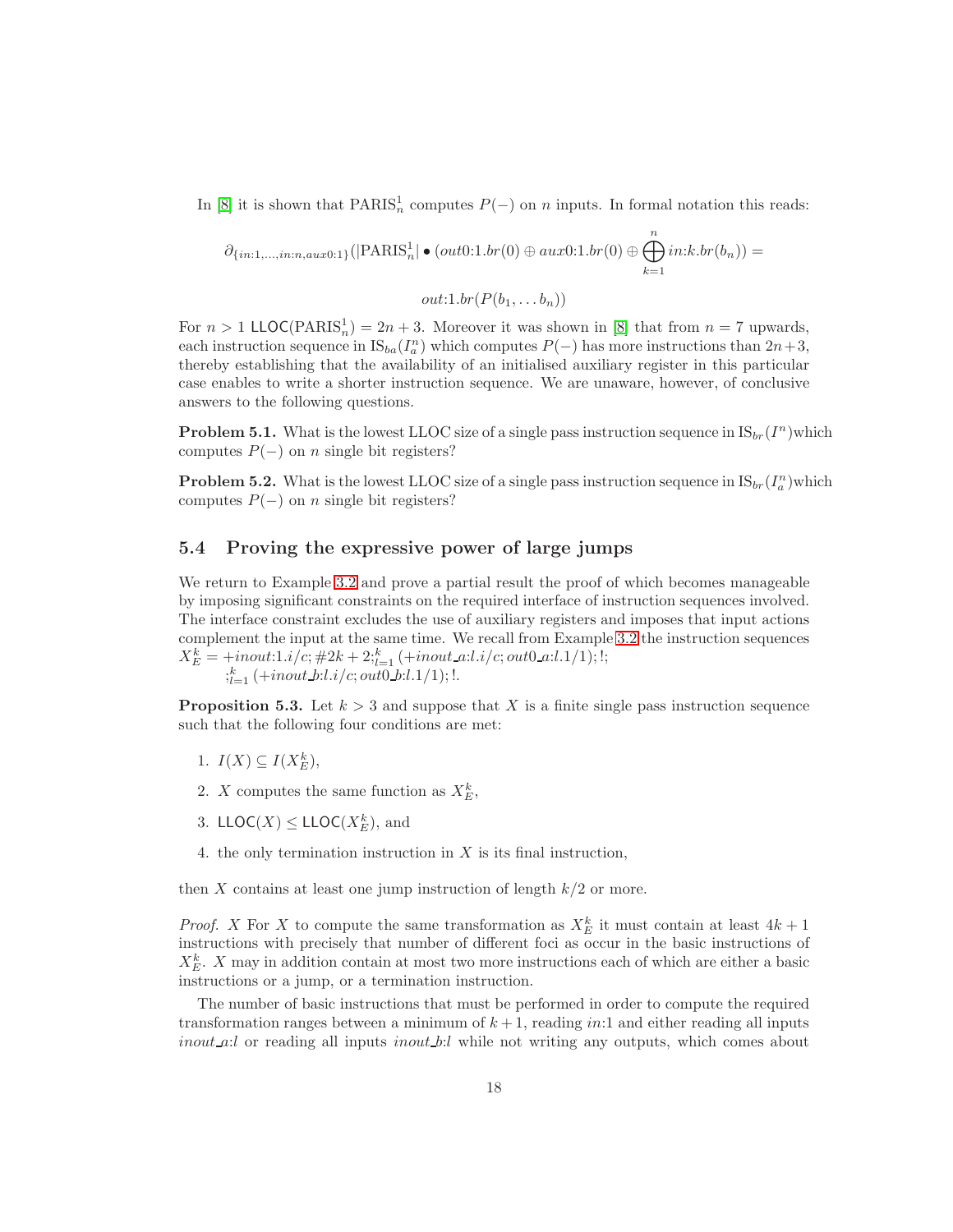upon taking all inputs equal to 0, and a maximum of  $2k + 1$ , involving the maximum most k updates of output registers, a maximum which is reached only when all inputs that are read have value 1. The total number of instructions that are performed during a run is between  $k+2$  (the minimal number of basic instructions and a termination instruction) and  $2k+4$  (the maximally required number of basic instructions plus termination plus two more instructions as mentioned).

If X only contains a termination at the final position and at most two jumps  $\#l_1$  and  $\#l_2$ with  $l_1 + l_2 \leq k$ , or a single jump  $\#l$  with  $l \leq k$ , then at least  $(4k + 2 - l)/2 \geq \frac{3}{2} \cdot k + 1 > k + 2$ instructions are performed during each run of  $X$ , as each basic instruction can at best have its successor skipped, and the jump instruction(s) skips at most  $k - 1$  of its (both) successors, and importantly no intermediate termination can take place. Now consider a run where no non-zero inputs have been observed and hence no output was written. It follows that because this run is performing more basic instructions than  $k + 1$ , and because it cannot perform any output actions, as setting an output to 1 cannot be undone, said run must perform a read from the same input more than once, and in fact that input must be read three times at least because its content needs to be set to 1 at the end.

We find that for some focus with role in or inout three basic instructions are present in X so that no room is left for the jump instruction(s) which we assumed to be present. We find a contradiction which concludes the proof.  $\Box$ 

# <span id="page-18-0"></span>6 Addition of natural numbers

Addition of natural numbers in binary notation and with equal numbers of bits takes  $2n$  inputs and produces  $n+1$  outputs. I will present some instruction sequences for addition relative to different interfaces.

Let  $I_n = \sum_{l=1}^n (in\_a:l.\{i/i\} + in\_b:l.\{i/i\})$ . First we consider the interface  $I'_n = I_n + \sum_{l=1}^n (out0:l.\{1/1\}) + out0:(n + 1).\{1/1\} + aux0:1.\{i/0, 1/1\}$ . The following single pass instruction sequences  $Add_n$  for this task, relative to  $I'_n$  achieve  $LLOC(Add_n) = 14n + 3$ . The auxiliary register aux:1 is used as a carry.

 $Add_n = \mathfrak{Z}_{k=1}^n ($  $+ in_a: k.i/i; -in_b: k.i/i; \#4; + aux0:1.i/1; \#9; \#9;$  $-$  in\_a:k.i/i;  $+i$ n\_b:k.i/i;  $\#4$ ;  $+$ aux0:1.i/0;  $\#3$ ;  $\#3$ ;  $- aux0:1.i/i; out0:k.1/1;$ );  $+aux0:1.i/0; out0:(n + 1).1/1;!$ 

Working over  $I''_n = I^n + \sum_{l=1}^n(out0:l.\{1/1\}) + out0:(n+1).\{i/i, i/1, i/0\}$  the carry can be identified with  $out0:(n + 1)$ , thereby reducing the number of instructions to  $14n + 1$ .

 $Add'_n = \overline{\mathfrak{z}}_{k=1}^n$  $+ in\_a:k.i/i; - in\_b:k.i/i; \#4; + out0:(n + 1).i/1; \#9; \#9;$  $- in_a:k.i/i; +in_b:k.i/i; \#4; +out0:(n + 1).i/0; \#3; \#3;$  $-$  out0: $(n + 1)$ .i/i; out0: $k$ .1/1;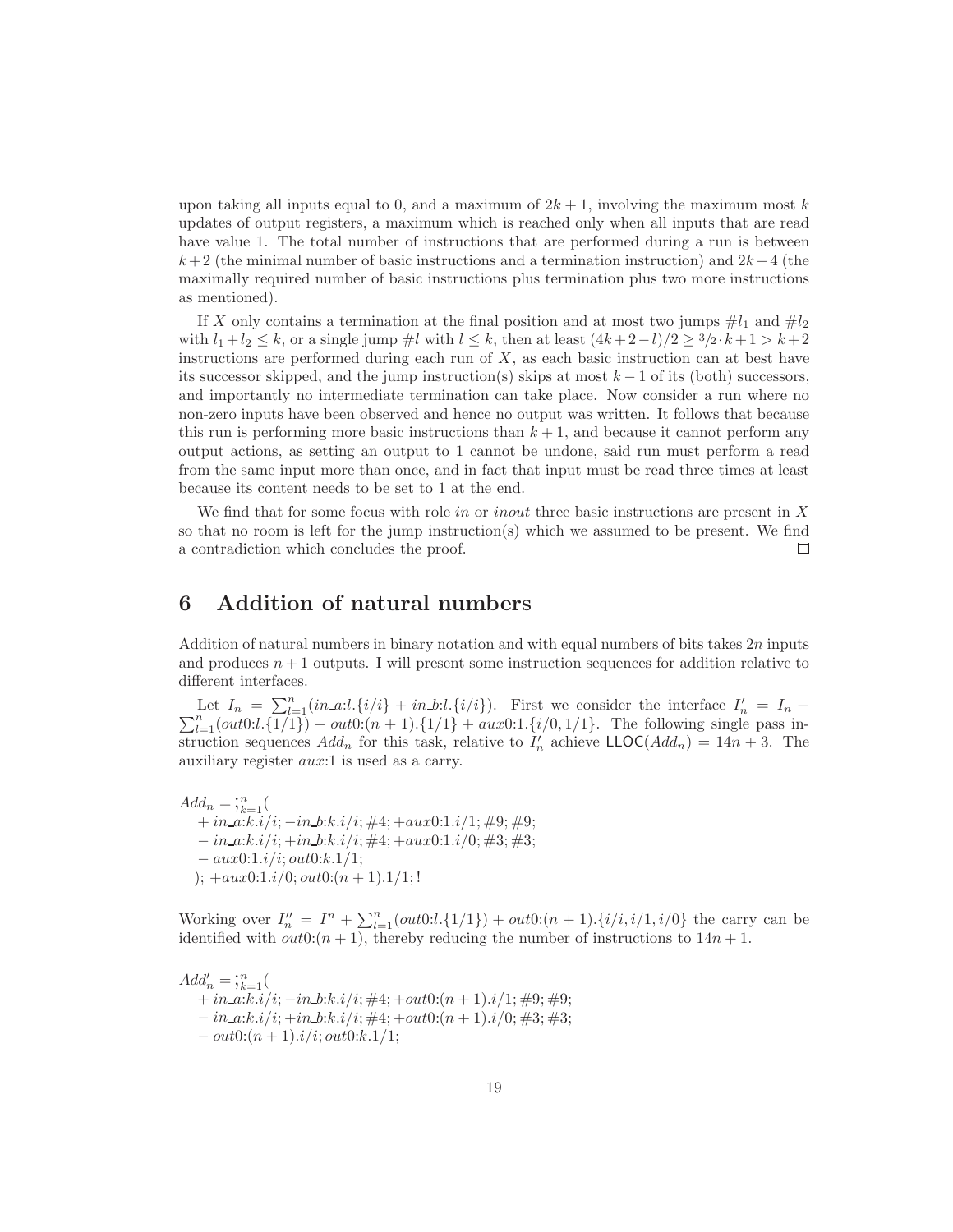Making use of the fact that for  $k = 1$  the check on  $out0:n + 1$  is redundant because no assignment to it has yet been made we find, again working relative to  $I''_n$ , while assuming  $n > 0$ , that  $Add''_n$  with LLOC  $14n - 5$ :

Add"<sub>n</sub> = +*in*.*a*:1*.*i*/*i*; -*in*.*b*:1*.*i*/*i*; #3; out0:(n + 1).*i*/1; #4; -*in*.*a*:1*.*i*/*i*; +*in*.*b*:1*.*i*/*i*; out0:1.1/1;  
\n;  
\n;  
\n;  
\n;  
\n
$$
{}^{n}_{k=2}
$$
\n  
\n+ *in*.*a*:*k*.*i*/*i*; -*in*.*b*:*k*.*i*/*i*; #4; +out0:(n + 1).*i*/1; #9; #9;  
\n- *in*.*a*:*k*.*i*/*i*; +*in*.*b*:*k*.*i*/*i*; #4; +out0:(n + 1).*i*/0; #3; #3;  
\n- out0:(n + 1).*i*/*i*; out0:*k*.1/1;  
\n);!****

An remaining question is this:

**Problem 6.1.** Are there for any  $n > 0$  single pass instruction sequences  $Add_n^{\star}$  for addition over interface  $I''_n$  with  $\mathsf{LLOC}(Add^*_n) < 14n - 5$ ? If so, what are the shortest single pass instruction sequences for addition for this interface?

#### <span id="page-19-0"></span>6.1 Allowing bit complementation

Now let  $I''_n = I_n + \sum_{l=1}^{n+1} out0:l.\{i/c\} + out0:(n+1).\{i/0\}$ . W.r.t.  $I''_n$  the following instruction sequences Add''' with  $\overline{\text{L} \text{OC}}(Add''') = 8n$  implement addition. Here we do without a carry bit.

$$
Add''_n = +in.a:1.i/i; out0:1/c; -in.b:1.i/i; #3; +out0:i/c; out0:2.i/c;\n;^nk=2(\n-in.a:k.i/i; #3; +out0:i/c; out0:(n + 1).i/c;\n-in.b:k.i/i; #3; +out0:i/c; out0:(n + 1).i/c;\n);!
$$

**Problem 6.2.** For each  $n > 0$ : is there a single pass PGA instruction X implementing addition of two *n* bit naturals over the interface  $I''''_n$  with  $\mathsf{LLOC}(X) < 8n$ ? And more generally what is the lowest LLOC that can be achieved for this task?

#### <span id="page-19-1"></span>6.2 concluding remarks

Finding shortest possible instruction sequences for addition is a prerequisite for similar work on multiplication which is a viable topic of future research. LLOC in combination with the notion of quantitative expressiveness presents a promising approach to complexity theory for instruction sequences and allows for investigation which is not primarily focused on asymptotics but is rather more of a combinatorial nature. The use of interfaces allows essential flexibility concerning matters of quantitative expressiveness.

 $); !$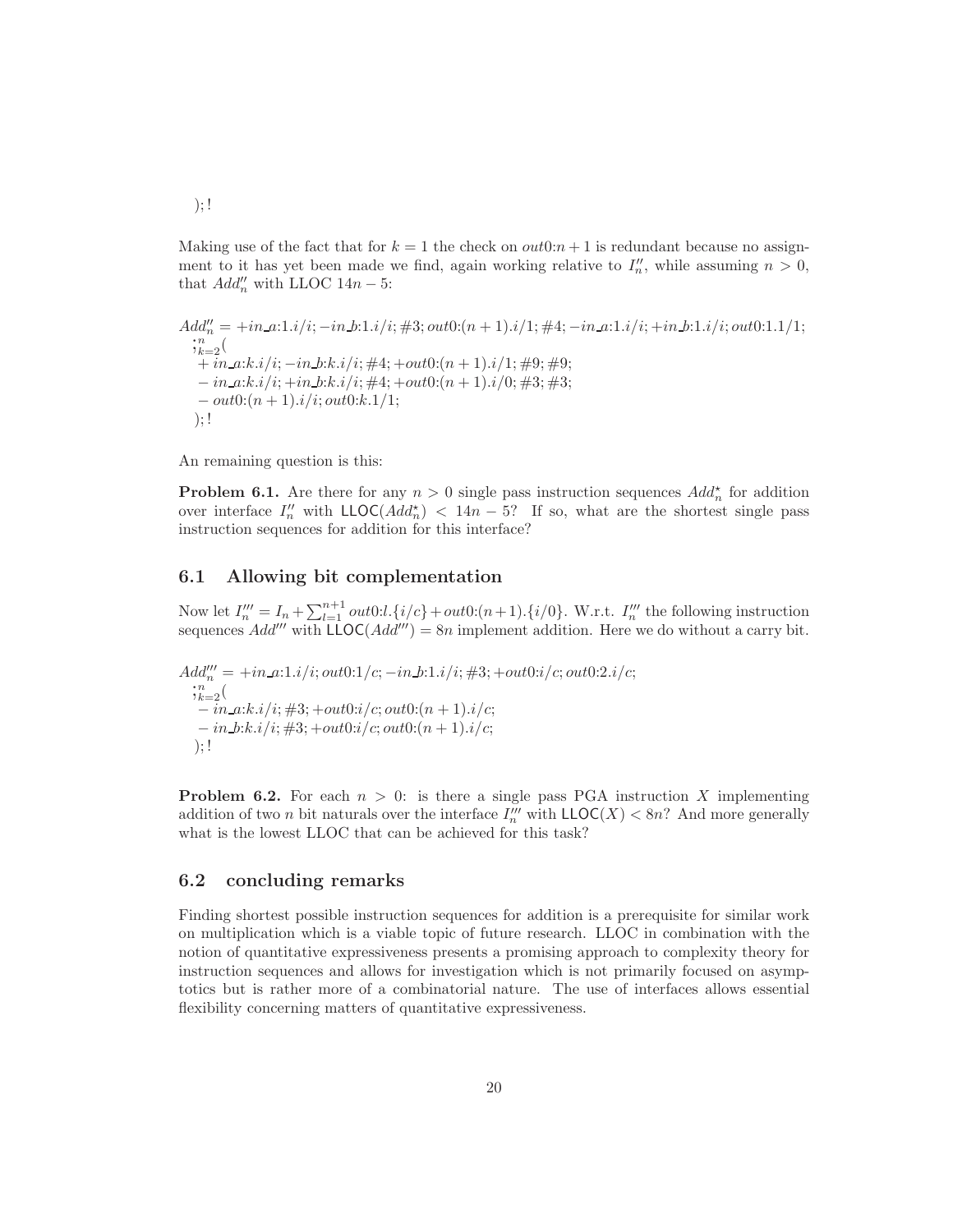# <span id="page-20-11"></span>References

- [1] J.A. Bergstra and M.E. Loots. Program algebra for sequential code. Journal of Logic and Algebraic Programming 50  $(2)$ , 125–156,  $(2002)$ .
- <span id="page-20-4"></span>[2] J.A. Bergstra and C.A. Middelburg. Instruction sequences with indirect jumps. Scientific Annals of Computer Science 17, 19–46, (2007), (also <http://arxiv.org/abs/0711.0829v2>).
- <span id="page-20-2"></span>[3] J.A. Bergstra and C.A. Middelburg. On the expressiveness of single pass instruction sequences. Theory of Computing Systems 50 (2), 313–328, (2012), (also <http://arxiv.org/abs/0810.1106v3>).
- <span id="page-20-5"></span>[4] J.A. Bergstra and C.A. Middelburg. Instruction sequence processing operators Acta Informatica, vol. 49, no. 3, pp. 139–172, (2012), (also <http://arxiv.org/abs/0910.5564v5>).
- [5] J.A. Bergstra and C.A. Middelburg. Indirect jumps improve instruction sequence performance. Scientific Annals of Computer Science 22 (2), 253–265, (2012), (also <http://arxiv.org/abs/09090.2089v3>)
- <span id="page-20-6"></span>[6] J.A. Bergstra and C.A. Middelburg. Instruction Sequences for Computer Science. Atlantis Publishing, ISBN:9491216643 (2012).
- <span id="page-20-7"></span>[7] J.A. Bergstra and C.A. Middelburg. Instruction sequence based non-uniform complexity classes. Scientific Annals of Computer Science 24 (1), 47–89, (2014), (also <http://arxiv.org/abs/1301.3297.v2>).
- <span id="page-20-8"></span>[8] J.A. Bergstra and C.A. Middelburg. Instruction sequence complexity of parity. Fundamenta Informaticae 149 (3), 297–309, (2016), (also <http://arxiv.org/abs/1412.6787>).
- <span id="page-20-1"></span>[9] J.A. Bergstra and C.A. Middelburg. Instruction sets for Boolean registers in program algebra. Scientific Annals of Computer Science 26 (1), 1–26, (2016), (also <http://arxiv.org/abs/1502.00238.v2>).
- [10] J.A. Bergstra and C.A. Middelburg. Instruction sequences expressing multiplication algorithms. Scientific Annals of Computer Science 28 (1), 39–66, (2018). (also: <http://arxiv.org/abs/1312.1529v4>).
- <span id="page-20-0"></span>[11] J.A. Bergstra and C.A. Middelburg. A short introduction to program algebra with instructions for Boolean registers. Computer Science Journal of Moldovia vol. 26 no. 3 (78), 2018 (also: <http://arxiv.org/abs/1808.04264.v2>)
- <span id="page-20-3"></span>[12] J.A. Bergstra and A. Ponse. Execution architectures for program algebra. Journal of Applied Logic vol. 5 no. 1, 175–192, (2007).
- <span id="page-20-10"></span>[13] G. Chaitin. From philosophy to program size. Lect. Notes on algorithmic information theory arXiv:math/003352v2.  $(2003)$
- <span id="page-20-9"></span>[14] R.L. Constable. Subrecursive programming languages II, On program size. J. of Computer and System Sciences 5, 315–334, (1971).